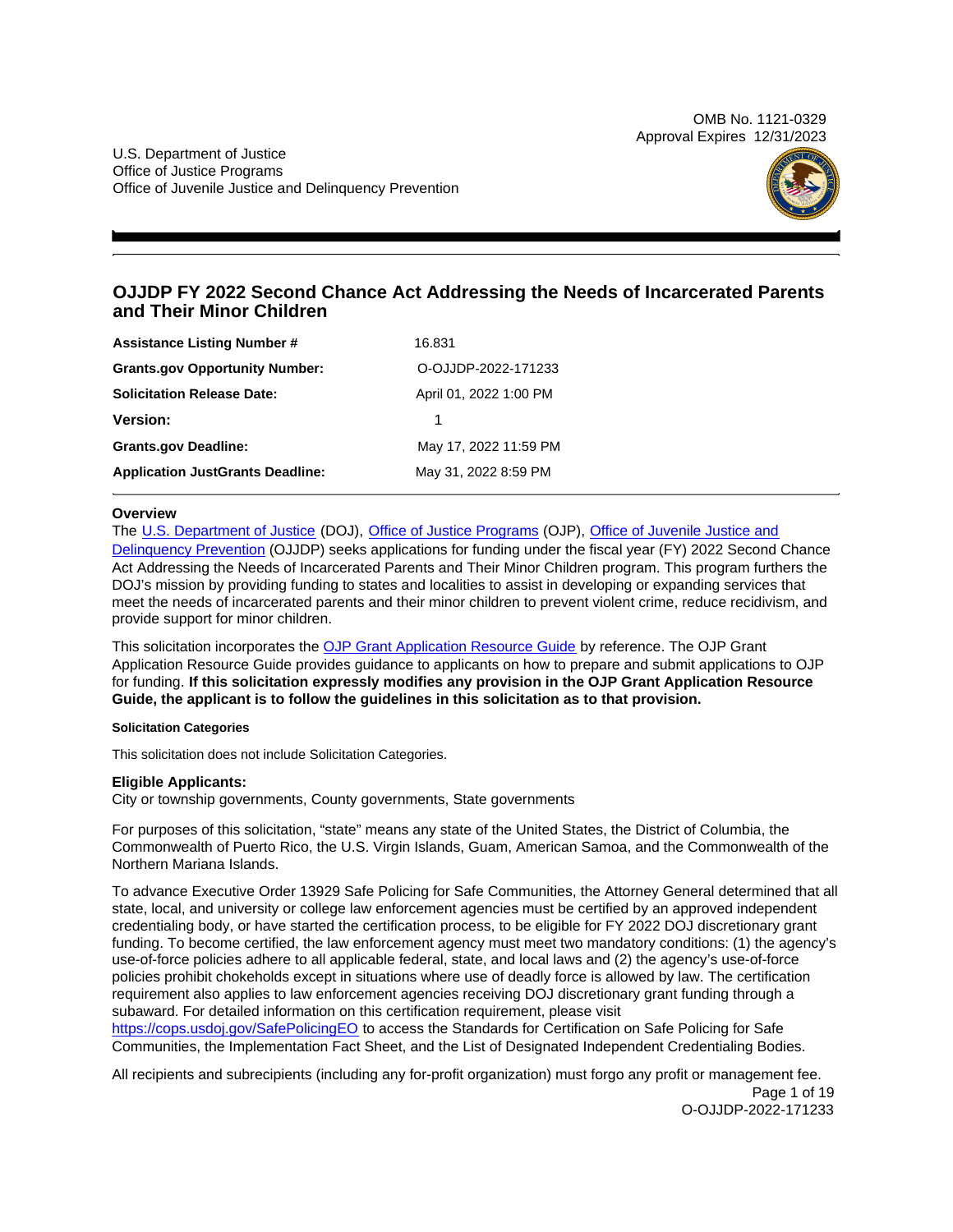<span id="page-1-0"></span>Eligible applicants that propose to provide direct services to youth must not include youth who are age 18 or older in the population they will serve.

OJJDP will consider applications under which two or more entities would carry out the federal award; however, only one entity may be the applicant. Any others must be proposed as subrecipients (subgrantees). For additional information on subawards, see the [OJP Grant Application Resource Guide.](https://www.ojp.gov/funding/Apply/Resources/Grant-App-Resource-Guide.htm) 

# **Contact Information**

at 800-518-4726, 606-545-5035, <u>Grants.gov Customer Support,</u> or [support@grants.gov.](mailto:support@grants.gov) The [Grants.gov](https://Grants.gov) For technical assistance with submitting the Application for Federal Assistance standard form (SF)-424 and a Disclosure of Lobbying Activities form (SF-LLL) in Grants.gov, contact the Grants.gov Customer Support Hotline Support Hotline operates 24 hours a day, 7 days a week, except on federal holidays.

For technical assistance with submitting the full application in DOJ's Justice Grants System (JustGrants), contact the JustGrants Service Desk at 833-872-5175 or [JustGrants.Support@usdoj.gov.](mailto:JustGrants.Support@usdoj.gov) The JustGrants Service Desk operates 5 a.m. to 9 p.m. eastern time Monday-Friday and 9 a.m. to 5 p.m. Saturday, Sunday, and Federal holidays.

For assistance with any other requirements of this solicitation, contact the OJP Response Center by telephone at 800-851-3420 or TTY: 301-240-6310 (hearing impaired only), or by email at [grants@ncjrs.gov.](mailto:grants@ncjrs.gov) The OJP Response Center hours of operation are 10 a.m. to 6 p.m. ET Monday to Friday, and 10 a.m. to 8 p.m. on the solicitation closing date. General information on applying for OJJDP awards can be found at [https://www.ojjdp.gov/funding/funding.html.](https://www.ojjdp.gov/funding/funding.html)

# **Submission Information**

Applications will be submitted to DOJ in two steps:

**Step 1:**  The Applicant must submit by the [Grants.gov](https://Grants.gov) deadline the required Application for Federal Assistance standard form (SF)-424 and a Disclosure of Lobbying Activities (SF-LLL) form when they register in [Grants.gov](https://Grants.gov) at [https://www.grants.gov/web/grants/register.html.](https://www.grants.gov/web/grants/register.html) To register in [Grants.gov](https://Grants.gov), the applicant will need to ensure that its System for Award Management (SAM) registration is current..

**Step 2:** The applicant must then submit the **full application,** including attachments, in JustGrants at [JustGrants.usdoj.gov.](https://justicegrants.usdoj.gov/) To be considered timely, the full application must be submitted in JustGrants by the JustGrants application deadline. OJP encourages applicants to review the "How to Apply" section in the [OJP](https://www.ojp.gov/funding/apply/ojp-grant-application-resource-guide#apply)  [Grant Application Resource Guide](https://www.ojp.gov/funding/apply/ojp-grant-application-resource-guide#apply) and the [JustGrants website](https://justicegrants.usdoj.gov/news) for more information, resources, and training.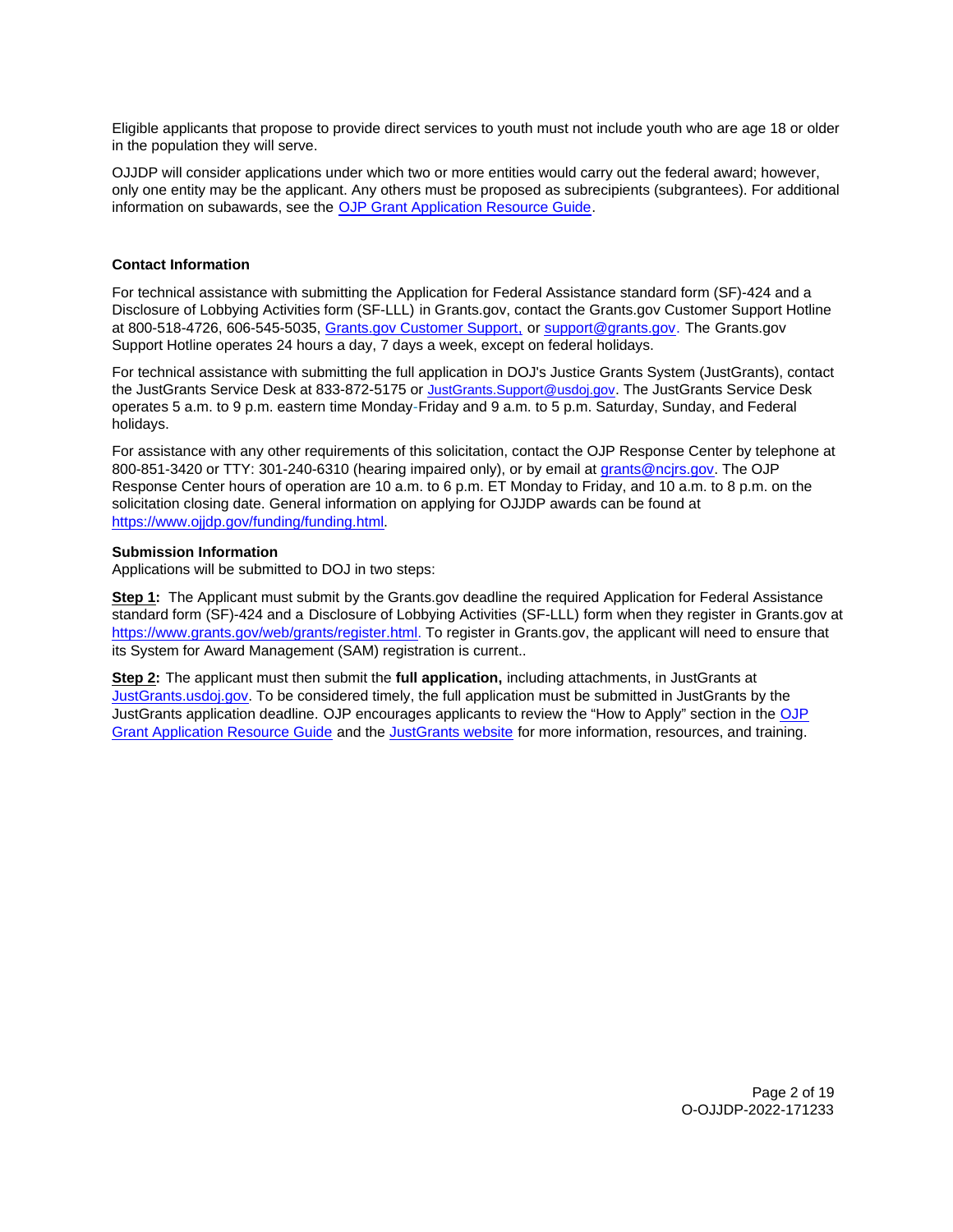# **Contents**

| Contact Information                                                                                               | $\overline{2}$  |
|-------------------------------------------------------------------------------------------------------------------|-----------------|
| <b>Program Description</b>                                                                                        | 5               |
| Overview                                                                                                          | 5               |
| <b>Statutory Authority</b>                                                                                        | 5               |
| Specific Information                                                                                              | 5               |
| Goals, Objectives, Deliverables, and Timeline                                                                     | 6<br>6          |
| Evidence-Based Programs or Practices                                                                              | $\overline{7}$  |
| Information Regarding Potential Evaluation of Programs and Activities                                             | $\overline{7}$  |
| <b>OJP Priority Areas</b>                                                                                         | $\overline{7}$  |
| <b>Federal Award Information</b>                                                                                  | 8               |
| Awards, Amounts and Durations                                                                                     | 8               |
| Availability of Funds                                                                                             | 8               |
| <b>Types of Awards</b>                                                                                            | 8               |
| Financial Management and System of Internal Controls                                                              | 9               |
| <b>Budget Information</b>                                                                                         | 9               |
| Cost Sharing or Matching Requirement                                                                              | 9               |
| Pre-agreement Costs (also known as Pre-award Costs)                                                               | 9               |
| Limitation on Use of Award Funds for Employee Compensation: Waiver                                                | 9               |
| Prior Approval, Planning, and Reporting of Conference/Meeting/Training Costs                                      | 9               |
| Costs Associated with Language Assistance (if applicable)                                                         | 9               |
| <b>Eligibility Information</b>                                                                                    | 9<br>9          |
| Application and Submission Information<br>Information to Complete the Application for Federal Assistance (SF-424) | 10              |
| Standard Applicant Information (JustGrants 424 and General Agency Information)                                    | 10              |
| <b>Proposal Abstract</b>                                                                                          | 10              |
| <b>Proposal Narrative</b>                                                                                         | 10              |
| Goals, Objectives, Deliverables, and Timeline                                                                     | 12              |
| <b>Budget and Associated Documentation</b>                                                                        | 12              |
| Budget Worksheet and Budget Narrative (Web-based Form)                                                            | 12              |
| Indirect Cost Rate Agreement (if applicable)                                                                      | 12 <sup>°</sup> |
| Financial Management Questionnaire (including applicant disclosure of high-risk status)                           | 12              |
| Disclosure of Process Related to Executive Compensation                                                           | 12 <sub>2</sub> |
| <b>Additional Application Components</b>                                                                          | 12 <sub>2</sub> |
| Research and Evaluation Independence and Integrity Statement                                                      | 12 <sub>2</sub> |
| Documentation of Ensuring Protections for Children (if applicable)                                                | 13              |
| Disclosures and Assurances                                                                                        | 13              |
| Disclosure of Lobbying Activities                                                                                 | 13              |
| <b>DOJ Certified Standard Assurances</b><br>Applicant Disclosure of Duplication in Cost Items                     | 13<br>13        |
| DOJ Certifications Regarding Lobbying; Debarment, Suspension and Other Responsibility                             |                 |
| Matters; and Drug-Free Workplace Requirements                                                                     | 13              |
| Applicant Disclosure and Justification - DOJ High-Risk Grantees (if applicable)                                   | 13              |
| How to Apply                                                                                                      | 13              |
| Submission Dates and Time                                                                                         | 14              |
| Application Review Information                                                                                    | 14              |
| <b>Review Criteria</b>                                                                                            | 15              |
|                                                                                                                   |                 |

Page 3 of 19 O-OJJDP-2022-171233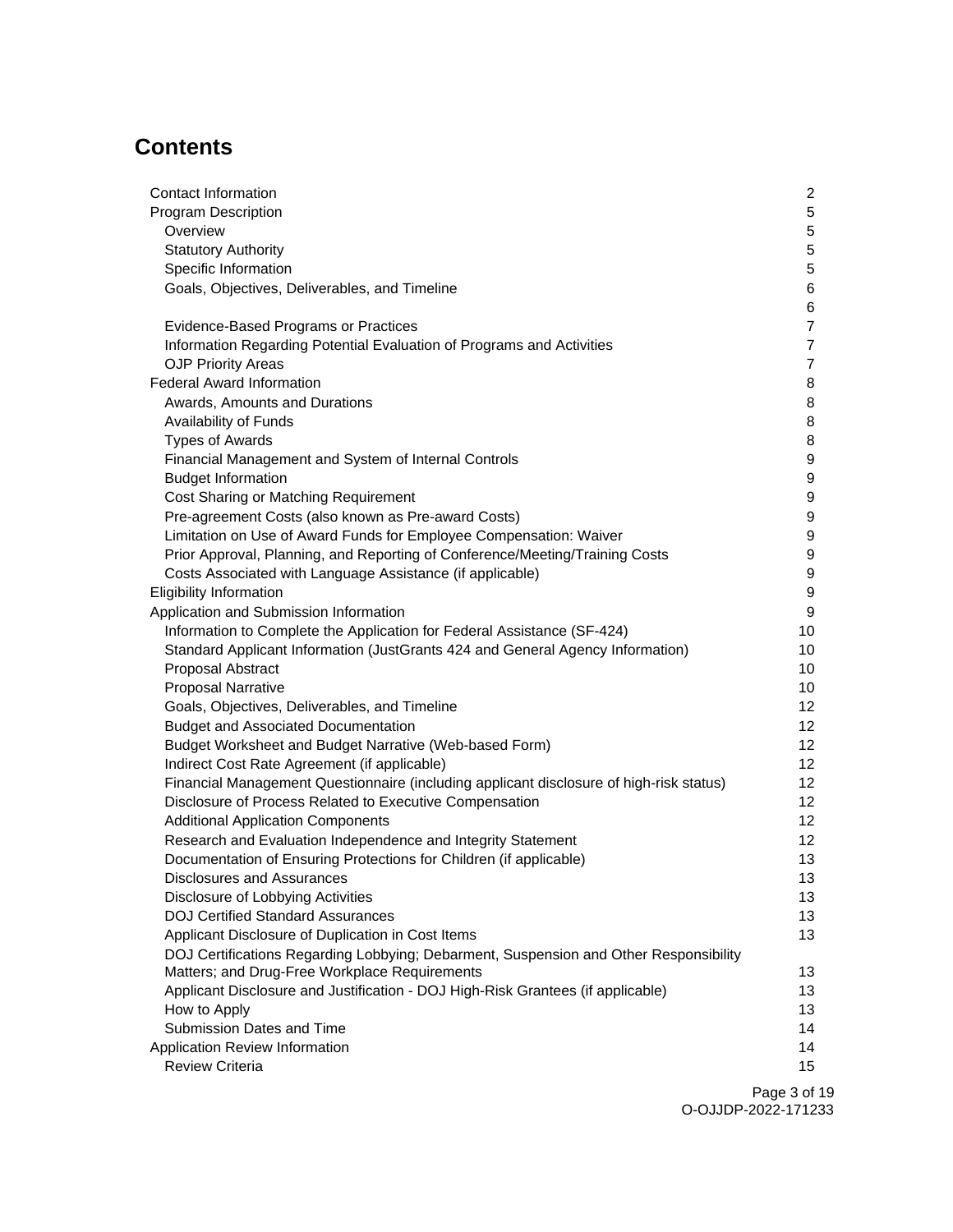| <b>Review Process</b>                                                   | 15 |
|-------------------------------------------------------------------------|----|
| <b>Federal Award Administration Information</b>                         | 16 |
| <b>Federal Award Notices</b>                                            | 16 |
| Administrative, National Policy, and Other Legal Requirements           | 16 |
| Information Technology (IT) Security Clauses                            | 16 |
| General Information about Post-Federal Award Reporting Requirements     | 16 |
| Federal Awarding Agency Contact(s)                                      | 16 |
| Other Information                                                       | 16 |
| Freedom of Information and Privacy Act (5 U.S.C. 552 and 5 U.S.C. 552a) | 16 |
| Provide Feedback to OJP                                                 | 16 |
| <b>Performance Measures</b>                                             | 16 |
| <b>Application Checklist</b>                                            | 18 |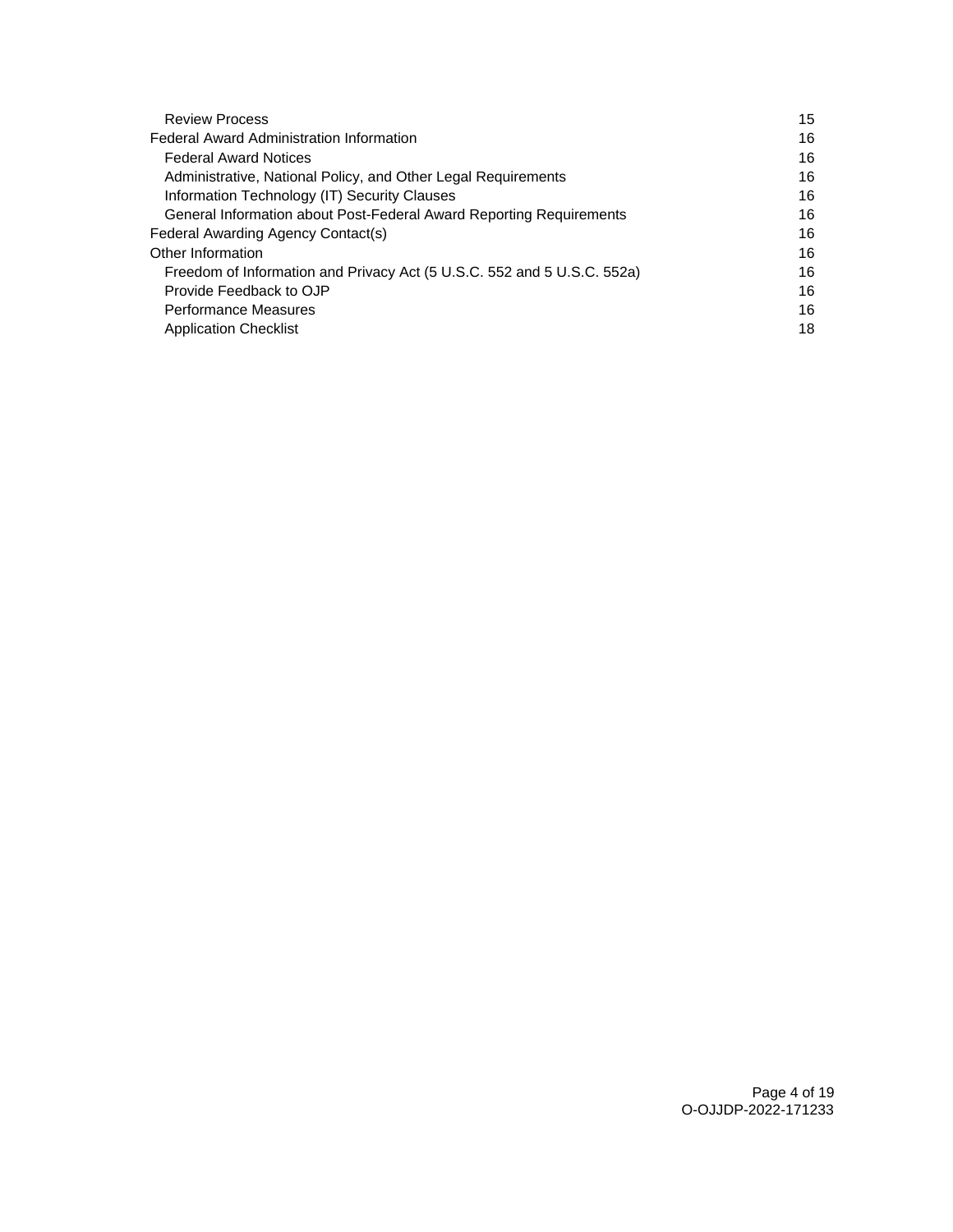# <span id="page-4-0"></span>**Program Description**

## **Overview**

OJP is committed to advancing work that promotes civil rights and racial equity, increases access to justice, supports crime victims and individuals impacted by the justice system, strengthens community safety and protects the public from crime and evolving threats, and builds trust between law enforcement and the community. OJJDP envisions a nation where our children are free from crime and violence. If they come into contact with the justice system, the contact should be rare, fair, and beneficial to them. This program will promote and expand services in detention and correctional facilities to incarcerated individuals and their minor children, and provide services to children of incarcerated parents.

# **Statutory Authority**

Any awards under this solicitation would be made under statutory authority provided by a full-year appropriations act for FY 2022. As of the writing of this solicitation, the Department of Justice is operating under a short-term "Continuing Resolution;" no full-year appropriation for the Department has been enacted for FY 2022.

# **Specific Information**

This program will provide funding to support states and units of local government to develop programs within detention or correctional facilities to respond to the needs of incarcerated parents who have children younger than age 18. This program supports activities that foster positive family engagement between incarcerated parents and their children within detention and correctional facilities, and implement programs and services that support the children of incarcerated parents to reduce the likelihood of antisocial behaviors and future involvement in the juvenile justice system.

Examples of activities that may be funded through this solicitation include, but are not limited to:

- Providing facilities with staffing, equipment, tools, and resources to create child-friendly spaces that promote continuous quality environments for parent-child visits. Enhancing and expanding services to children of incarcerated parents by facilitating access to services that strengthen the relationship between incarcerated parents and their children, as well as address issues affecting parents and their children, such as suicide, alcohol and substance use, mental health disorders, domestic and sexual abuse, financial instability, and the impact of these factors on both the child and local community.
- Developing safety protocols and procedures for children who are visiting their incarcerated parents.
- Developing and expanding services and education programs that strengthen an incarcerated parent's engagement with his or her children and family and encourage prosocial behavior among youth.
- Identifying experts to build local capacity for the development and implementation of local strategic plans that use multidisciplinary partnerships, balanced approaches, and evidenced-based strategies and help the facilities address issues associated with incarcerated parents and their children and families.
- Providing parenting classes or other services to incarcerated parents to promote responsible civic (e.g., becoming a taxpayer) and family (e.g., paying child support) engagement.
- Supporting family counseling services and educational support to help break the cycle of violence among children who have incarcerated parents.
- Developing services that support incarcerated parents' continued involvement in the lives of their minor children when supported by the children's caregiver or guardian (i.e., father-daughter dances, increased communication between incarcerated parents and their minor children, increased visitation opportunities for incarcerated parents who have minor children, reading on tape programs, phone calls, emails, letters, and tele-visiting).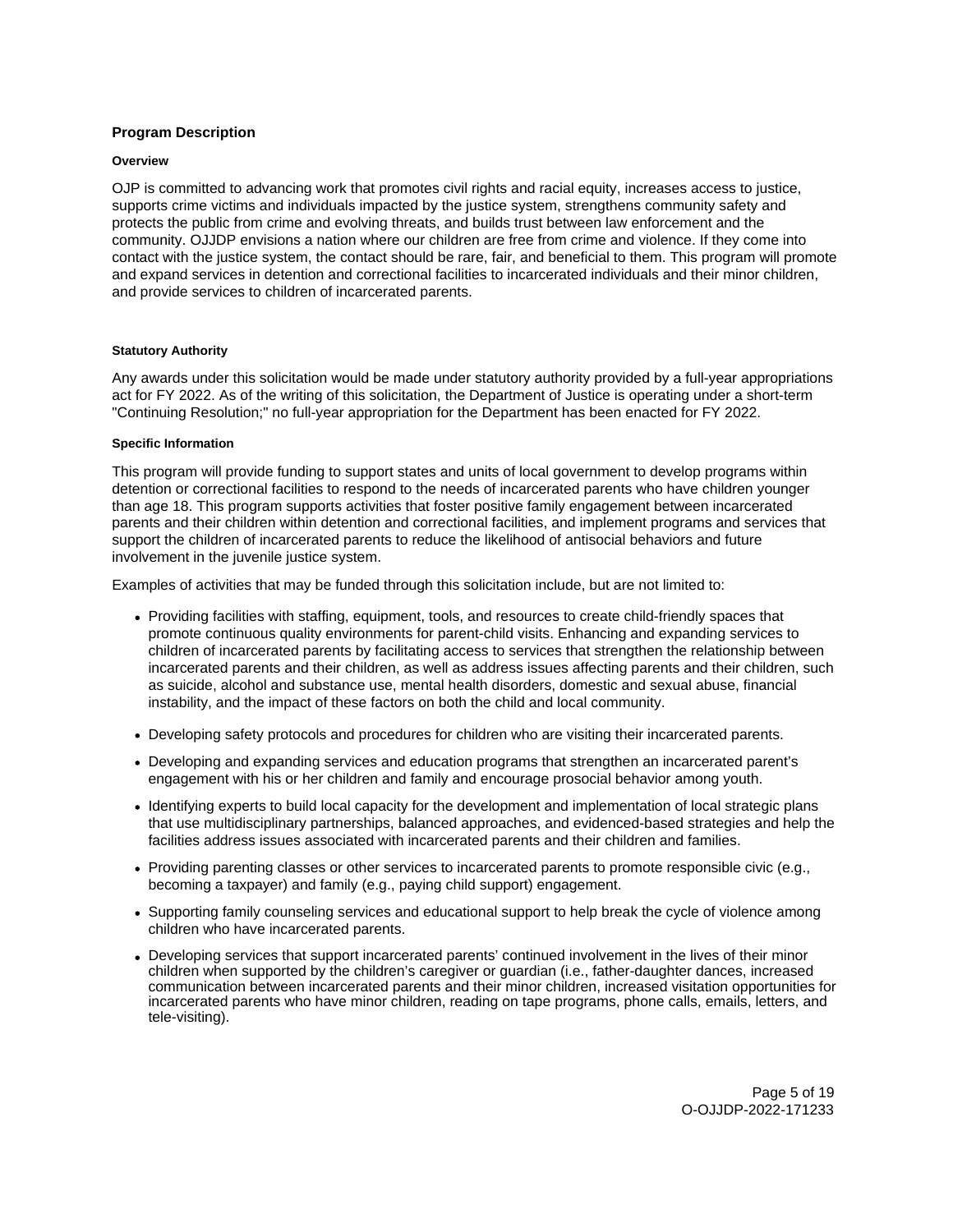# <span id="page-5-0"></span>**Goals, Objectives, Deliverables, and Timeline**

The goal of this program is to assist states and localities in developing or expanding services that meet the needs of incarcerated parents and their minor children to, reduce recidivism and provide support for minor children.

This program will:

- Develop strategies and approaches to strengthen the relationships between incarcerated parents and their children.
- Seek to reduce the incarcerated parent's behavioral infractions during incarceration and recidivism postrelease.
- Provide services to foster positive youth development for children of incarcerated parents.
- Develop innovative approaches to enhance child/parent communication, such as the use of tele-visiting, emailing, letter writing, audio recordings, and transportation assistance for in-person visits and facilitation for virtual visits.

# **Objectives**

Program objectives include:

- Provide support to facilities for staffing, equipment, tools, and resources to create child-friendly spaces.
- Develop safety protocols and procedures for children who are visiting their incarcerated parents.
- Develop a coordinated system for the provision of programs and services that support the needs of incarcerated parents and their children.

# **Deliverables**

Program deliverables include:

- Implement strategies that strengthen the relationships between incarcerated parents and their children while maintaining safe facilities.
- Provide services that meet the needs of children of incarcerated parents.
- Provide reentry and transitional services for incarcerated parents that focus on parental responsibility.

The Goals, Objectives, and Deliverables are directly related to the performance measures that show the completed work's results, as discussed under the Application and Submission Information section.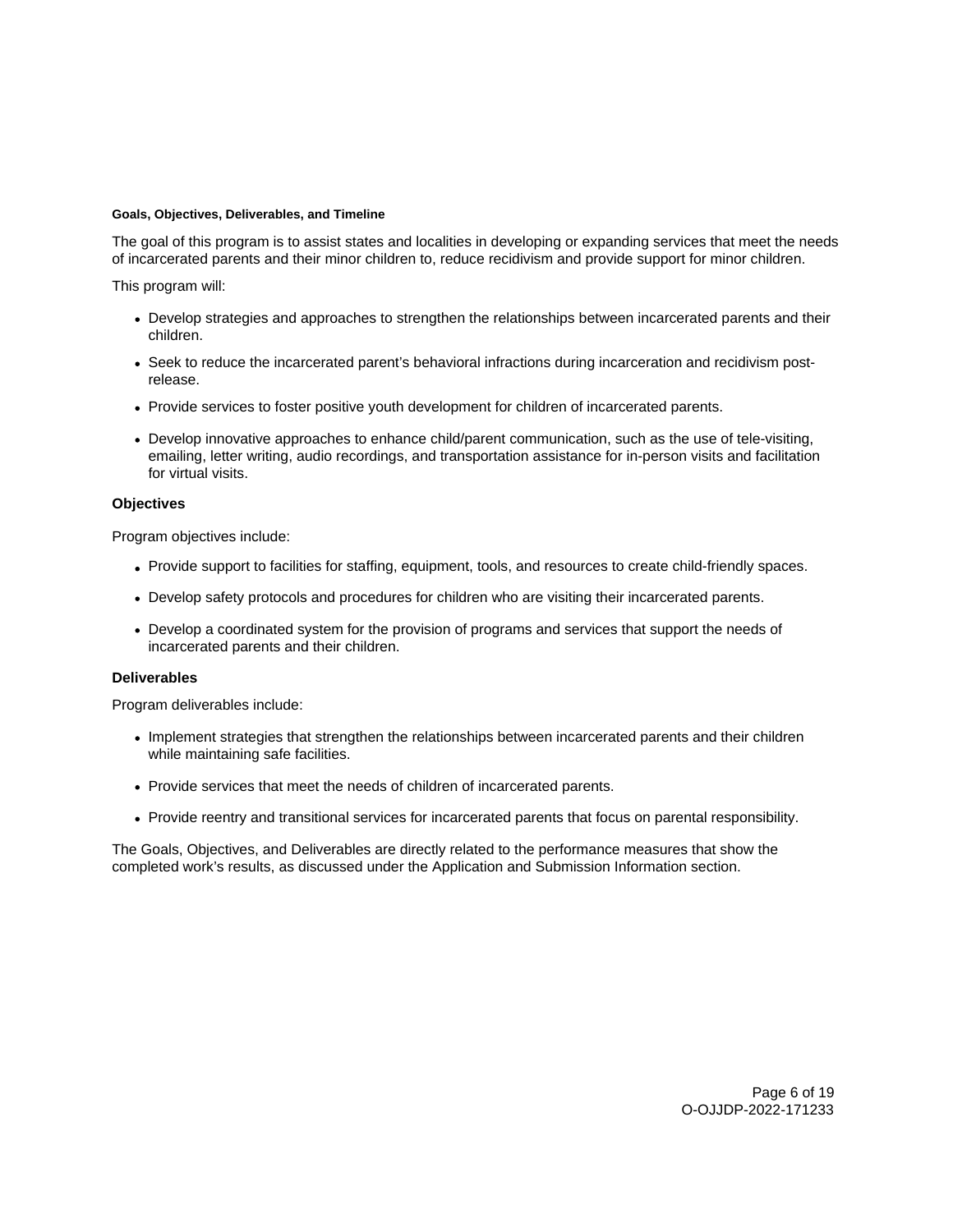#### <span id="page-6-0"></span>**Evidence-Based Programs or Practices**

OJP strongly encourages the use of data and evidence in policymaking and program development for criminal justice, juvenile justice, and crime victim services. For additional information and resources on evidence-based programs or practices, see the [OJP Grant Application Resource Guide.](https://www.ojp.gov/funding/apply/ojp-grant-application-resource-guide#evidence-based)

# **Information Regarding Potential Evaluation of Programs and Activities**

OJP may conduct or support an evaluation of the programs and activities funded under this solicitation. For additional information, see the [OJP Grant Application Resource Guide](https://www.ojp.gov/funding/apply/ojp-grant-application-resource-guide#potential-evaluation) section entitled "Information Regarding Potential Evaluation of Programs and Activities."

#### **OJP Priority Areas**

The Department of Justice is committed to advancing work that promotes civil rights and racial equity, increases access to justice, supports crime victims and individuals impacted by the justice system, strengthens community safety and protects the public from crime and evolving threats, and builds trust between law enforcement and the community.

1. Priority Considerations Supporting Executive Order 13985, Advancing Racial Equity and Support for Underserved Communities Through the Federal Government

Consistent with this Executive Order, the term "underserved community" refers to a population sharing a particular characteristic, as well as a geographic community, that has been systematically denied a full opportunity to participate in aspects of economic, social, and civic life or whose members have been historically underserved, marginalized, and adversely affected by inequality. Such communities include, among others, Black people, Hispanics and Latino/a/e people, Native American and other Indigenous peoples of North America (including Alaska Natives, Eskimos, and Aleuts), Asian Americans, Native Hawaiians, and Pacific Islanders.

In support of Executive Order 13985, OJP will:

A. Give priority consideration to applications that include project(s) that will promote racial equity and the removal of barriers to access and opportunity for communities that have been historically underserved, marginalized, and adversely affected by inequality, when making award decisions.

To receive this consideration, the applicant must describe how the proposed project(s) will address potential inequities and barriers to equal opportunity, and/or contribute to greater access to services for underserved and historically marginalized populations.

B. OJJDP will give priority consideration to applicants that demonstrate a commitment to ensuring fairness, equity, and access to justice for all children and families regardless of their race or ethnicity; religion; socioeconomic status; gender; age; mental health; cognitive, sensory, or physical disability; sexual orientation or gender identity or expression; geographic location; or other characteristics historically linked to discrimination or exclusion.

To receive this priority consideration, applicants must include in their application a plan that describes how the applicant will incorporate these values and priorities into their program design.

C. Give priority consideration to applicants that can demonstrate that their capabilities and competencies for implementing their proposed project(s) are enhanced because the applicant (or at least one proposed subrecipient that will receive at least 30% of the requested award funding, as demonstrated in the Budget Worksheet and Budget Narrative) identifies as a culturally specific organization. To receive this additional priority consideration, applicants must describe how being a culturally specific organization (or funding the culturally specific subrecipient organization(s)) will enhance their ability to implement the proposed project(s) and should also specify which culturally specific populations are intended or expected to be served or to have their needs addressed under the proposed project(s).

> Page 7 of 19 O-OJJDP-2022-171233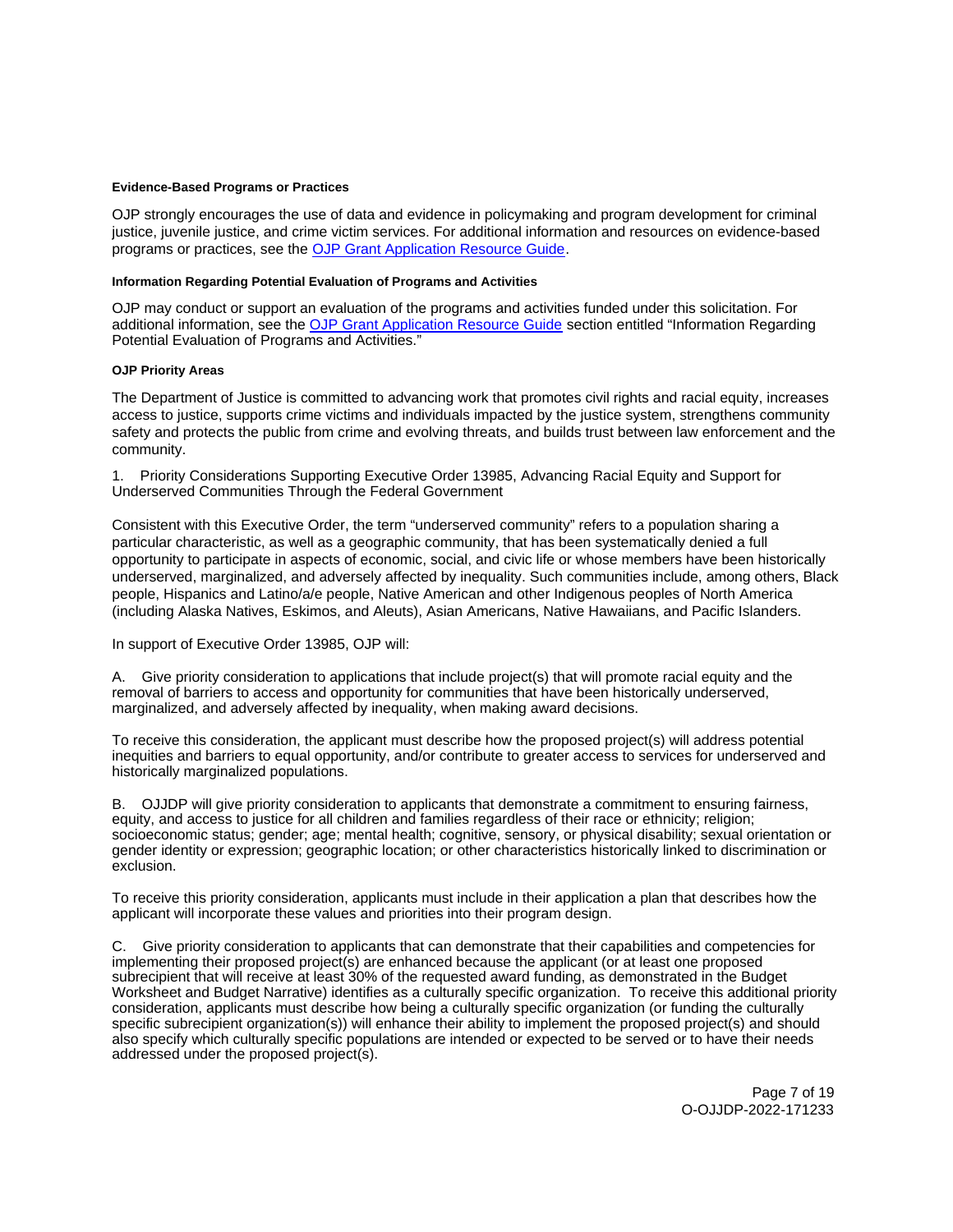<span id="page-7-0"></span>Culturally specific organizations are defined for purposes of this solicitation as private nonprofit or tribal organizations whose primary purpose as a whole is to provide culturally specific services to, among others, Black people, Hispanics and Latino/a/e people, Native American and other Indigenous peoples of North America (including Alaska Natives, Eskimos, and Aleuts), Asian Americans, Native Hawaiians, and/or Pacific Islanders.

2. OJJDP Priority Considerations.

A. **Ensuring Protections for Children.** OJJDP will give priority consideration in award decisions to applications that have policies, practices, and/or procedures (such as a guardian ad litem or a court appointed special advocate) in place that protect children and/or specific policies and procedures that detail the appropriate steps for terminating visitation and/or parent/child engagement when continued facilitation of the parent/child relationship is deemed to not be in the best interest of the child.

To receive priority consideration under the Ensuring Protections for Children priority, applicants must submit with their application the policies and practices used to monitor and assess the parent/child relationship. Policies and practices should include protections that support a child's right to decline or terminate visitation or participation at any time during the program. Applicants should discuss specific steps for reporting, documenting, and implementing the stated child protection policies.

Successful applicants will incorporate evidence-based programs and practices that uphold child protection standards, include responsive parenting services, and employ a skilled child protection workforce. Additionally, successful applicants will establish strategic partnerships with child welfare agencies, and adopt new services, practices, or protocols – as part of their program design – that protect children by effectively responding to child endangerment or harassment.

Note: Addressing these priority areas is one of many factors that OJP considers in making funding decisions. Receiving priority consideration for one or more priority areas is not a guarantee of an award.

# **Federal Award Information**

#### **Solicitation Categories**

This solicitation does not include Solicitation Categories.

**Awards, Amounts and Durations** 

7 \$[750,000.00](https://750,000.00) 

**Anticipated Number of Awards Anticipated Maximum Dollar Amount of Awards** 

10/1/22 12:00 AM 36

**Period of Performance Start Date Mate Review Period of Performance Duration (Months)** 

**Anticipated Total Amount to be Awarded Under Solicitation**  [\\$5,000,000.00](https://5,000,000.00) 

#### **Availability of Funds**

This solicitation, and awards (if any are made) under this solicitation, are subject to the availability of appropriated funds and to any modifications or additional requirements that may be imposed by the agency or by law. In addition, nothing in this solicitation is intended to, and does not, create any right or benefit, substantive or procedural, enforceable at law or in equity by any party against the United States, its departments, agencies, or entities, its officers, employees, or agents, or any other person.

# **Types of Awards**

OJJDP expects to make awards under this solicitation as grants. See the "Administrative, National Policy, and Other Legal Requirements" section of the [OJP Grant Application Resource Guide](https://ojp.gov/funding/Apply/Resources/Grant-App-Resource-Guide.htm) for a brief discussion of important statutes, regulations, and award conditions that apply to many (or in some cases, all) OJP grants. activities. See the "Administrative, National Policy, and Other Legal Requirements" section of the OJP Grant [Application Resource Guide](https://www.ojp.gov/funding/apply/ojp-grant-application-resource-guide#administrative) for additional information.

> Page 8 of 19 O-OJJDP-2022-171233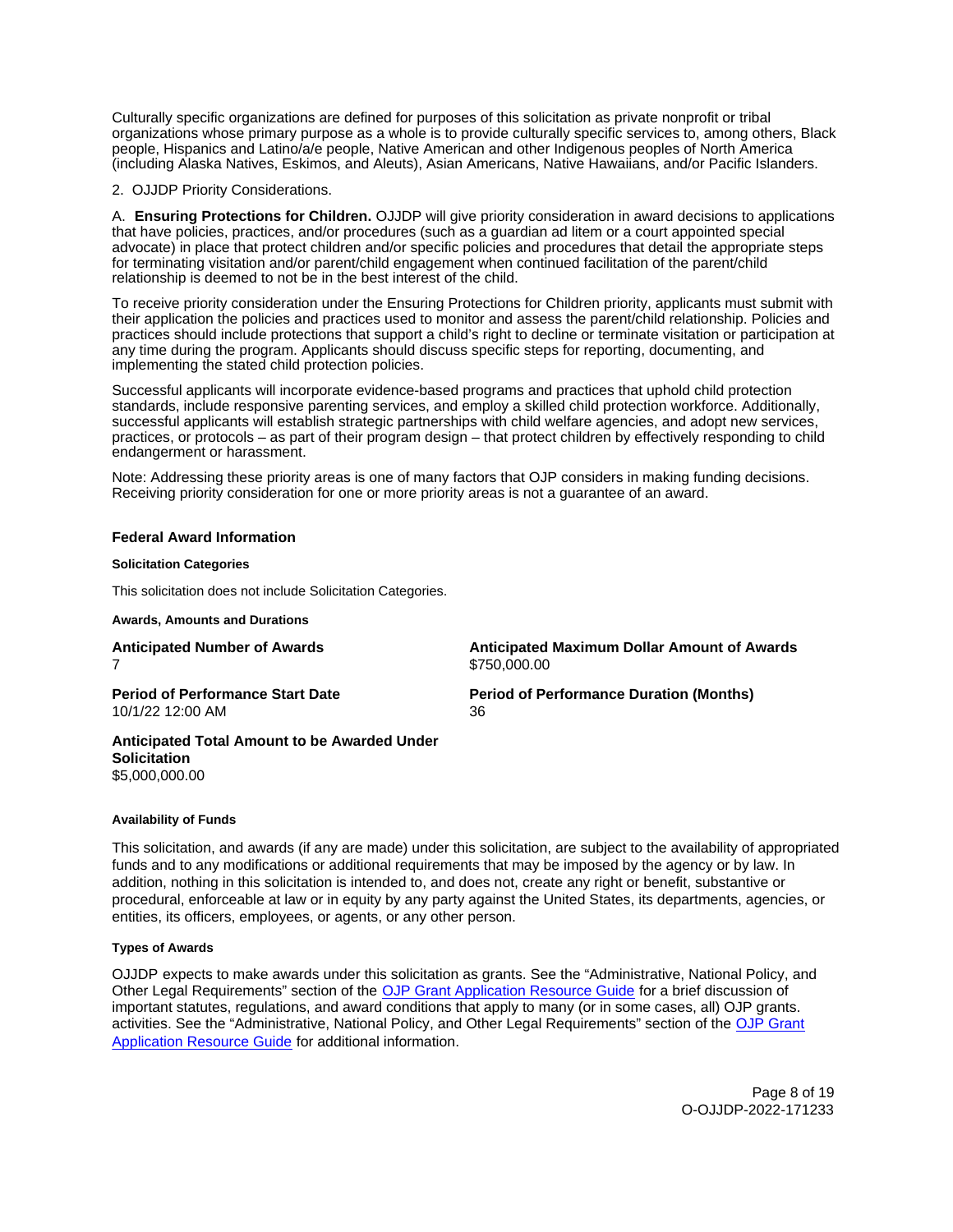## <span id="page-8-0"></span>**Financial Management and System of Internal Controls**

Award recipients and subrecipients (including recipients or subrecipients that are pass-through entities) must, as described in the Part 200 Uniform Requirements as set out at 2 C.F.R. 200.303, comply with standards for financial and program management. See the [OJP Grant Application Resource Guide](https://www.ojp.gov/funding/apply/ojp-grant-application-resource-guide#fm-internal-controls) for additional information.

#### **Budget Information**

#### **Cost Sharing or Matching Requirement**

This solicitation does not require a match

#### **Pre-agreement Costs (also known as Pre-award Costs)**

See the [OJP Grant Application Resource Guide](https://www.ojp.gov/funding/apply/ojp-grant-application-resource-guide#pre-agreement-costs) information on Pre-agreement Costs (also known as Pre-award Costs).

#### **Limitation on Use of Award Funds for Employee Compensation: Waiver**

See the **[OJP Grant Application Resource Guide](https://www.ojp.gov/funding/apply/ojp-grant-application-resource-guide#limitation-use-award) information on the Limitation on Use of Award Funds for** Employee Compensation; Waiver.

## **Prior Approval, Planning, and Reporting of Conference/Meeting/Training Costs**

See the [OJP Grant Application Resource Guide](https://www.ojp.gov/funding/apply/ojp-grant-application-resource-guide#prior-approval) for information on Prior Approval, Planning, and Reporting of Conference/Meeting/Training Costs.

#### **Costs Associated with Language Assistance (if applicable)**

See the [OJP Grant Application Resource Guide](https://www.ojp.gov/funding/apply/ojp-grant-application-resource-guide#costs-associated) for information on Costs Associated with Language Assistance.

# **Eligibility Information**

For eligibility information, see the solicitation cover page.

For information on cost sharing or match requirements, see the "Federal Award Information" section.

#### **Application and Submission Information**

The following application elements **must** be included in the application to meet the basic minimum requirements to advance to peer review and receive consideration for funding:

- Proposal Abstract
- Proposal Narrative
- Budget Worksheet and Budget Narrative (web-based form) (The web-based form includes the budget details and the budget narrative.)

See the "Application Elements and Formatting Instructions" section of the [OJP Grant Application Resource Guide](https://ojp.gov/funding/Apply/Resources/Grant-App-Resource-Guide.htm)  for information on what happens to an application that does not contain all the specified elements or is nonresponsive to the scope of the solicitation.

> Page 9 of 19 O-OJJDP-2022-171233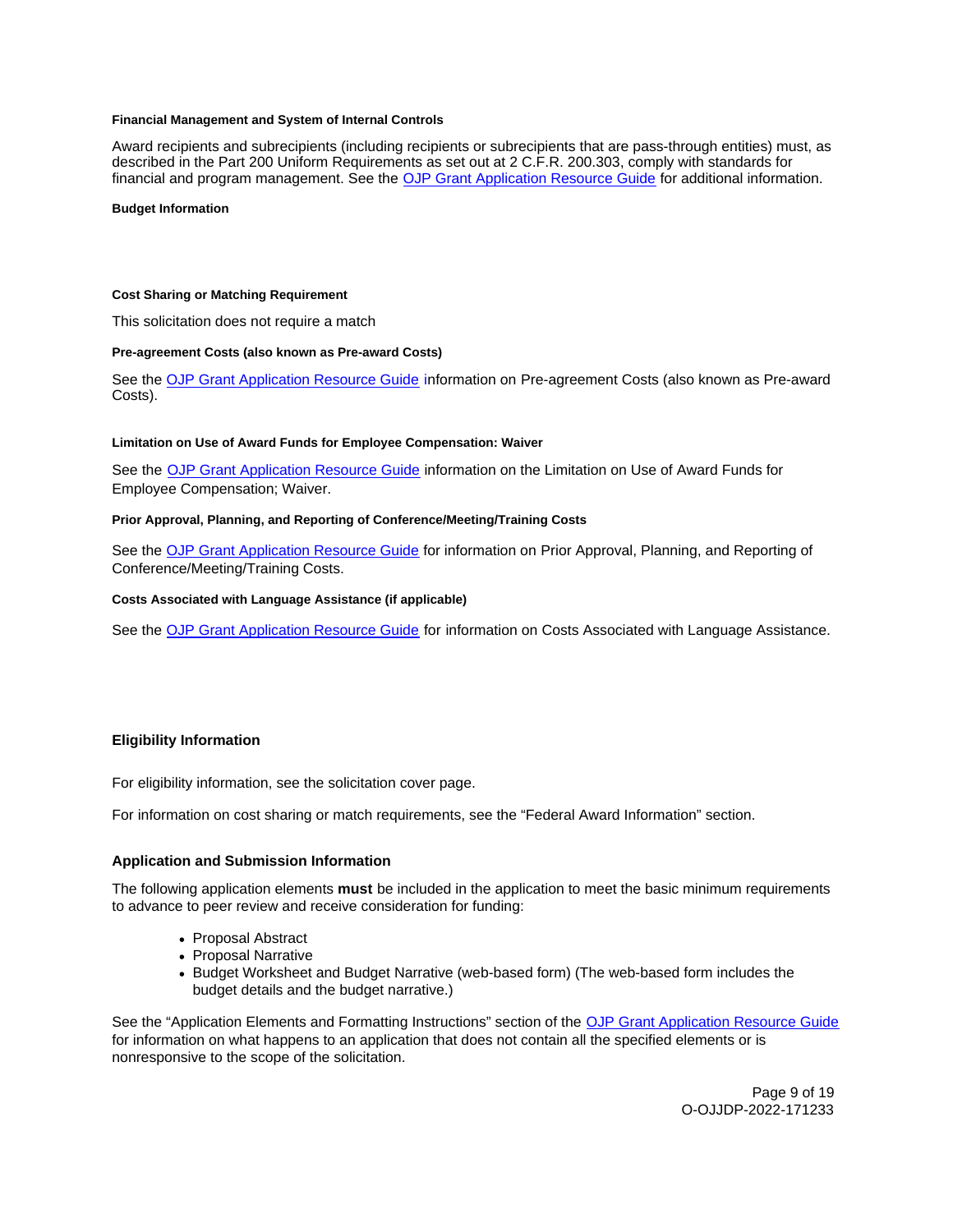## <span id="page-9-0"></span>**Information to Complete the Application for Federal Assistance (SF-424)**

The SF-424 must be submitted in [Grants.gov](https://Grants.gov). It is a required standard form used as a cover sheet for submission of preapplications, applications, and related information. See the [OJP Grant Application Resource Guide](https://www.ojp.gov/funding/Apply/Resources/Grant-App-Resource-Guide.htm) for additional information on completing the SF-424.

In Section 8F of the SF-424, please include the name and contact information of the individual **who will complete the application in JustGrants**. JustGrants will use this information (email address) to assign the application to this user in JustGrants.

**Intergovernmental Review:** This solicitation ("funding opportunity") **is not** subject to [Executive Order 12372.](https://www.archives.gov/federal-register/codification/executive-order/12372.html) (In completing the SF-424, an applicant is to answer question 19 by selecting the response that the "Program is not covered by E.O. 12372.")

# **Standard Applicant Information (JustGrants 424 and General Agency Information)**

The Standard Applicant Information section of the JustGrants application is pre-populated with the SF-424 data submitted in [Grants.gov.](https://Grants.gov) The applicant will need to review the Standard Applicant Information in JustGrants and make edits as needed. Within this section, the applicant will need to: add zip codes for areas affected by the project; confirm its Authorized Representative; and verify and confirm the organization's unique entity identifier, legal name, and address.

# **Proposal Abstract**

A proposal abstract (no more than 400 words) summarizing the proposed project, including the purpose of the project, primary activities, expected outcomes, the service area, intended beneficiaries, and subrecipients (if known), will be completed in the JustGrants web-based form. This abstract should be written in the third person and will be made publicly available on the OJP website if the project is awarded.

# **Proposal Narrative**

The proposal narrative should be submitted as an attachment in JustGrants. The attached document should be double-spaced, using a standard 12-point Times New Roman font; have no less than 1-inch margins; and should not exceed 30 pages. Pages should be numbered and submitted as an attachment. If the proposal narrative fails to comply with these length restrictions, OJJDP may consider such noncompliance in peer review and in final award decision.

The following sections must be included as part of the proposal narrative:

a. Description of the Issue

Applicants should briefly describe the nature and scope of the problem that the program will address. The applicant should use data to provide evidence that the problem exists, demonstrate the size and scope of the problem, and document the effects of the problem on the target population and the larger community. Any data or research referenced in the narrative should include information about the source of the data and/or a citation. Applicants should describe the target population and any previous or current attempts to address the problem. Applicants should describe any research or evaluation studies that relate to the problem and contribute to their understanding of its causes and potential solutions. While OJJDP expects applicants to review the research literature for relevant studies, they should also explore whether unpublished local sources of research or evaluation data are available.

# b. Project Design and Implementation

Applicants should detail how the project will operate throughout the funding period and describe the strategies that they will use to achieve the goals and objectives identified in the previous section. Applicants should describe how they will complete the deliverables stated in the Goals, Objectives, and Deliverables section. OJJDP encourages applicants to select evidence-based practices for their programs. This section should also include details regarding any leveraged resources (cash or in-kind) from local sources to support the project and discuss plans for sustainability beyond the grant period.

> Page 10 of 19 O-OJJDP-2022-171233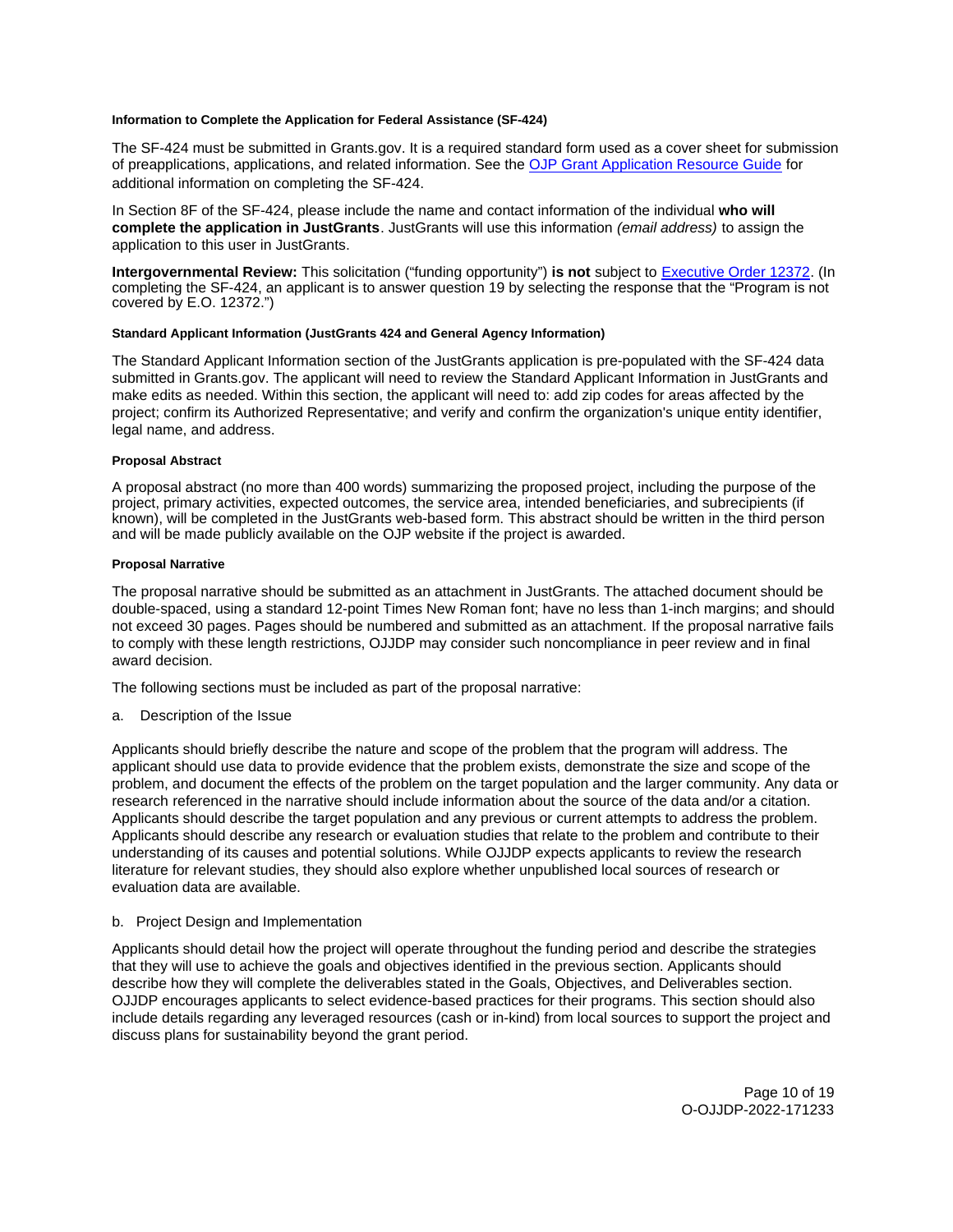If the applicant is seeking priority consideration for Priority 1(A), it should address in this section how the proposed project(s) will promote racial equity and/or the removal of barriers to access and opportunity, and/or contribute to greater access to services, for communities that have been historically underserved, marginalized, and adversely affected by inequality.

If the applicant is seeking priority consideration for Priority 1(B), it should address in this section how the proposed project(s) will ensure fairness, equity, and access to justice for all children and families regardless of their religion; gender; age; mental health; cognitive, sensory, or physical disability; sexual orientation or gender identity; or other characteristics historically linked to discrimination or exclusion not already identified under Priority 1(A).

**Timeline.** Applicants should submit a realistic timeline or milestone chart that indicates major tasks associated with the goals and objectives of the project, assigns responsibility for each, and plots completion of each task by month or quarter for the duration of the award, using "Year 1," "Month 1," "Quarter 1," etc., not calendar dates (see "Sample Project Timelines" [here\)](https://ojjdp.ojp.gov/funding/ojjdp-sample-timelines). Applicants should submit the timeline as a separate attachment, as stipulated in Additional Application Components. On receipt of an award, the recipient may revise the timeline, based on training and technical assistance that OJJDP will provide.

c. Capabilities and Competencies

This section should describe the experience and capability of the applicant organization and any contractors or subgrantees that the applicant will use to implement and manage this effort and its associated federal funding, highlighting any previous experience implementing projects of similar design or magnitude. Applicants should highlight their experience/capability/capacity to manage subawards, including details on their system for fiscal accountability. Management and staffing patterns should be clearly connected to the project design described in the previous section. Applicants should describe the roles and responsibilities of project staff and explain the program's organizational structure and operations. Applicants should include a copy of an organizational chart showing how the organization operates, including who manages the finances; how the organization manages subawards, if there are any; and the management of the project proposed for funding.

If the applicant is seeking priority consideration under Priority 1(C), it should describe within this section how being a culturally specific organization (or funding a culturally specific subrecipient organization at a minimum of 30% of the project budget) will enhance its ability to implement the proposed project(s) and should also specify which culturally specific populations are intended or expected to be served or have their needs addressed under the proposed project(s).

# d. Plan for Collecting the Data Required for This Solicitation's Performance Measures

Describe the process for measuring project performance. Identify who will collect the data; who is responsible for performance measurements; and how the information will be used to guide and evaluate the impact of the project. Describe the process to accurately report data.

Note: Applicants are **not** required to submit performance data with the application. Rather, performance measure information is included as an alert that successful applicants will be required to submit performance data as part of each award's reporting requirements.

OJP will require each successful applicant to submit regular performance data that show the completed work's results. The performance data directly relate to the goals, objectives, and deliverables identified under "Goals, Objectives, and Deliverables."

A list of performance measure questions for this program can be found on page at

[https://ojjdp.ojp.gov/funding/grant-performance-measurement/fy-2022-performance-measures.](https://ojjdp.ojp.gov/funding/grant-performance-measurement/fy-2021-performance-measures)

Applicants can also visit OJP's performance measurement page at [www.ojp.gov/performance](https://www.ojp.gov/performance) for an overview of performance measurement activities at OJP.

> Page 11 of 19 O-OJJDP-2022-171233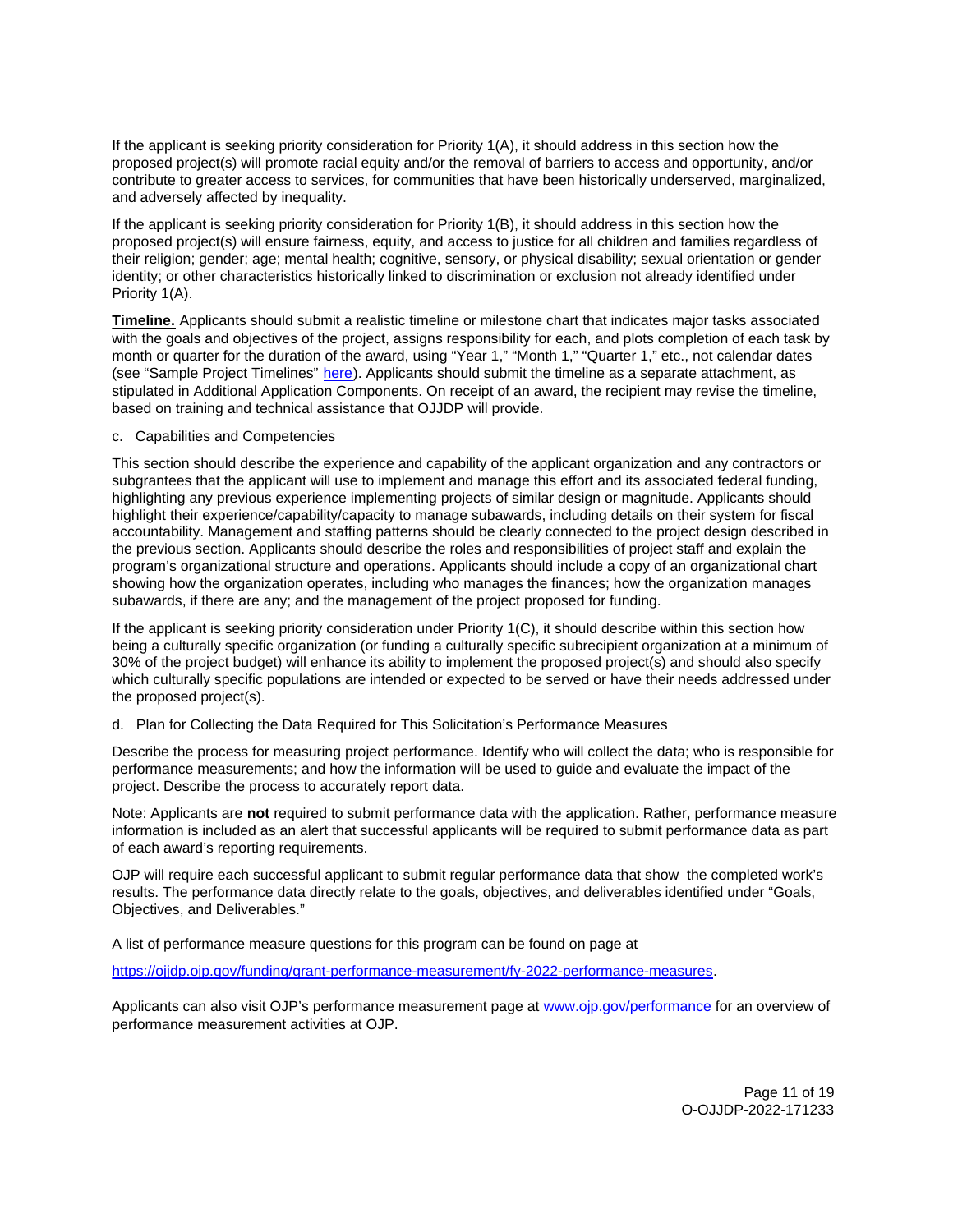<span id="page-11-0"></span>OJJDP will require award recipients to submit performance measurement data and performance reports in JustGrants. OJJDP will provide further guidance on the post-award submission process, if selected for award.

# **Note on Project Evaluations**

An applicant that proposes to use award funds through this solicitation to conduct project evaluations must follow the guidance in the "Note on Project Evaluations" section in the [OJP Grant Application Resource Guide.](https://www.ojp.gov/funding/Apply/Resources/Grant-App-Resource-Guide.htm)

### **Goals, Objectives, Deliverables, and Timeline**

Applicants will submit the project's goals, objectives, deliverables, and timeline in the JustGrants web-based form.

#### **Budget and Associated Documentation**

#### **Budget Worksheet and Budget Narrative (Web-based Form)**

The applicant will complete the JustGrants web-based budget form. See the [OJP Grant Application Resource](https://www.ojp.gov/funding/apply/ojp-grant-application-resource-guide#budget-prep)  [Guide](https://www.ojp.gov/funding/apply/ojp-grant-application-resource-guide#budget-prep) for additional information.

If the applicant is seeking priority consideration under Priority 1(C) based on the identification of at least one proposed subrecipient as a culturally specific organization, the proposed funding for the subrecipient in the webbased budget form **must be a minimum of 30% of award funding.** 

The budget narrative must also describe how the activities that will be funded with the (minimum) 30% of award funding provided to the subrecipient **specifically relate to the priority consideration requested under Priority 1(C)** and described in the Capabilities and Competencies section of the application.

#### **Indirect Cost Rate Agreement (if applicable)**

The applicant will submit its indirect cost rate agreement by uploading it as an attachment in JustGrants. See the [OJP Grant Application Resource Guide](https://www.ojp.gov/funding/apply/ojp-grant-application-resource-guide#indirect-cost) for additional information.

## **Financial Management Questionnaire (including applicant disclosure of high-risk status)**

The applicant will download the questionnaire, complete it, and submit it by uploading it as an attachment in JustGrants. See the [OJP Grant Application Resource Guide](https://www.ojp.gov/funding/apply/ojp-grant-application-resource-guide#fm-internal-controls-questionnaire) for the link to the questionnaire and additional information.

#### **Disclosure of Process Related to Executive Compensation**

If applicable, applicants will submit a description of the process used to determine compensation by uploading the document as an attachment in JustGrants. See the "Application Attachments" section of the [OJP Grant](https://www.ojp.gov/funding/Apply/Resources/Grant-App-Resource-Guide.htm)  [Application Resource Guide](https://www.ojp.gov/funding/Apply/Resources/Grant-App-Resource-Guide.htm) for information.

#### **Additional Application Components**

# **Research and Evaluation Independence and Integrity Statement**

If an application proposes research (including research and development) and/or evaluation, the applicant must demonstrate research/evaluation independence and integrity, including appropriate safeguards, before it may

> Page 12 of 19 O-OJJDP-2022-171233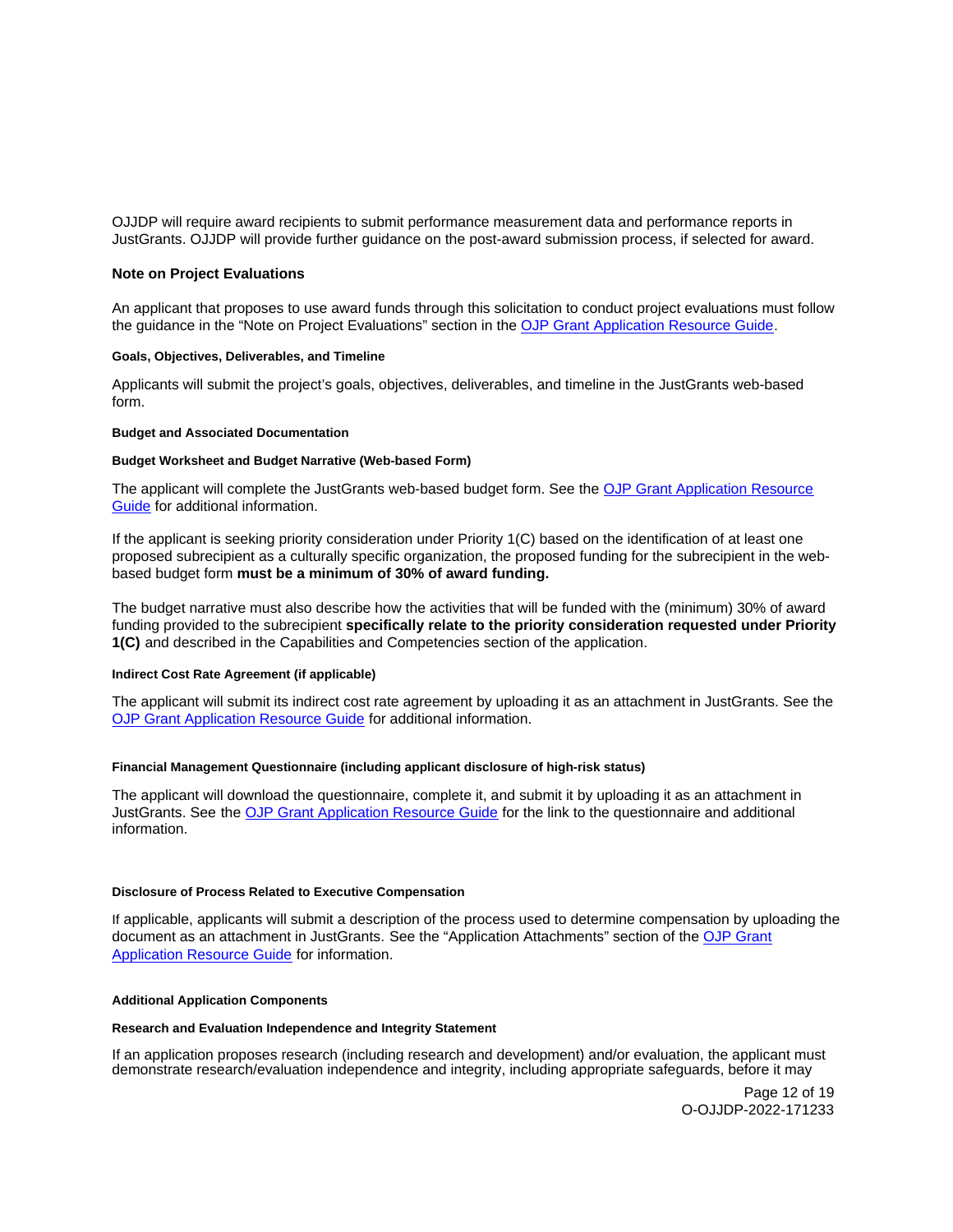<span id="page-12-0"></span>receive award funds. The applicant will submit documentation of its research and evaluation independence and integrity by uploading it as an attachment in JustGrants. For additional information, see the [OJP Grant](https://www.ojp.gov/funding/apply/ojp-grant-application-resource-guide#research-evaluation)  [Application Resource Guide.](https://www.ojp.gov/funding/apply/ojp-grant-application-resource-guide#research-evaluation)

## **Documentation of Ensuring Protections for Children (if applicable)**

As mentioned above, OJJDP will give priority consideration in award decisions to applications that have policies, practices, and/or procedures (such as a guardian ad litem or a court appointed special advocate) in place that protect children and/or specific policies and procedures that detail the appropriate steps for terminating visitation and/or parent/child engagement when continued facilitation of the parent/child relationship is deemed to not be in the best interest of the child. Applicants must submit with their application the policies and practices used to monitor and assess the parent/child relationship. Policies and practices should include protections that support a child's right to decline or terminate visitation or participation at any time during the program. Applicants should discuss specific steps for reporting, documenting, and implementing the stated child protection policies.

#### **Disclosures and Assurances**

The applicant will address the following disclosures and assurances.

#### **Disclosure of Lobbying Activities**

Complete and submit the SF-LLL in [Grants.gov.](https://Grants.gov) See the [OJP Grant Application Resource Guide](https://www.ojp.gov/funding/apply/ojp-grant-application-resource-guide#disclosure-lobby) for additional information.

#### **DOJ Certified Standard Assurances**

Review and accept the DOJ Certified Standard Assurances in JustGrants. See the [OJP Grant Application](https://www.ojp.gov/funding/apply/ojp-grant-application-resource-guide#administrative)  [Resource Guide](https://www.ojp.gov/funding/apply/ojp-grant-application-resource-guide#administrative) for additional information.

## **Applicant Disclosure of Duplication in Cost Items**

Complete the JustGrants web-based Applicant Disclosure of Duplication in Cost Items form. See the [OJP Grant](https://www.ojp.gov/funding/apply/ojp-grant-application-resource-guide#applicant-disclosure-pending-applications)  [Application Resource Guide](https://www.ojp.gov/funding/apply/ojp-grant-application-resource-guide#applicant-disclosure-pending-applications) for additional information.

# **DOJ Certifications Regarding Lobbying; Debarment, Suspension and Other Responsibility Matters; and Drug-Free Workplace Requirements**

Review and accept the DOJ Certified Certifications Regarding Lobbying; Debarment, Suspension and Other Responsibility Matters; Drug-Free Workplace Requirements; Law Enforcement and Community Policing in JustGrants. See the [OJP Grant Application Resource Guide](https://www.ojp.gov/funding/apply/ojp-grant-application-resource-guide#administrative) for additional information.

# **Applicant Disclosure and Justification - DOJ High-Risk Grantees (if applicable)**

If applicable, submit the DOJ High Risk Disclosure and Justification as an attachment in JustGrants. A DOJ highrisk grantee is an award recipient that has received a DOJ high-risk designation based on a documented history of unsatisfactory performance, financial instability, management system or other internal control deficiencies, or noncompliance with award terms and conditions on prior awards, or that is otherwise not responsible. See the [OJP Grant Application Resource Guide](https://www.ojp.gov/funding/apply/ojp-grant-application-resource-guide) for additional information.

#### **How to Apply**

Step 1: The applicant must submit the **SF-424** and **SF-LLL** in [Grants.gov](https://Grants.gov) at [https://www.grants.gov/web/grants/register.html.](https://www.grants.gov/web/grants/register.html)

Step 2: The applicant must then submit the **full application**, including attachments, in JustGrants at [JustGrants.usdoj.gov.](https://justicegrants.usdoj.gov/)

For additional information, see the "How to Apply" section in the [OJP Grant Application Resource Guide](https://www.ojp.gov/funding/apply/ojp-grant-application-resource-guide#apply) and the [DOJ Application Submission Checklist.](https://justicegrants.usdoj.gov/sites/g/files/xyckuh296/files/media/document/appln-submission-checklist.pdf)

> Page 13 of 19 O-OJJDP-2022-171233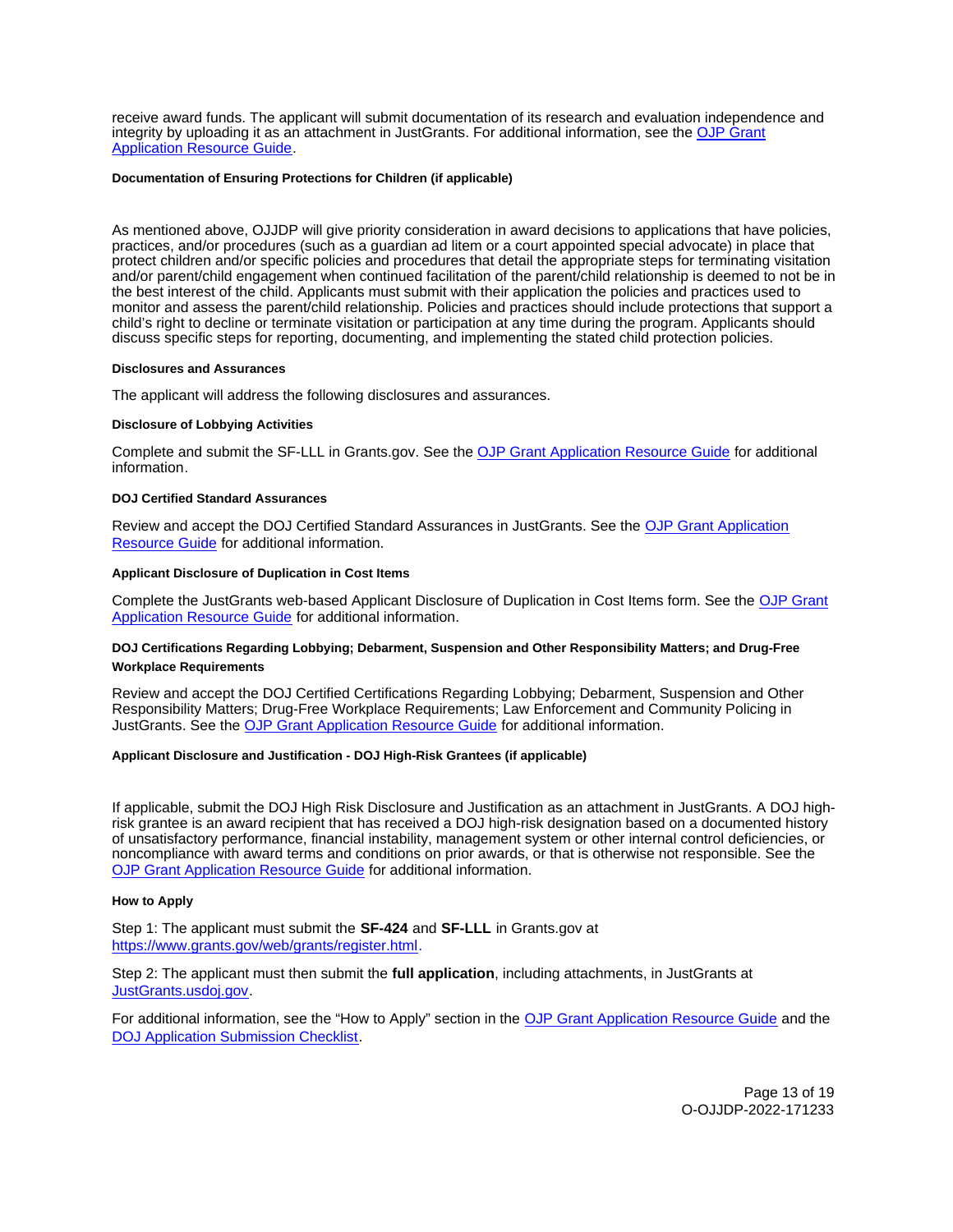## <span id="page-13-0"></span>**Submission Dates and Time**

The **SF-424 and the SF-LLL** must be submitted in [Grants.gov](https://Grants.gov) by 11:59 p.m. eastern time on May 17, 2022.

The **full application** must be submitted in JustGrants by 8:59 p.m. eastern time on May 31, 2022.

OJP urges applicants to submit their [Grants.gov](https://Grants.gov) and JustGrants submissions prior to the due dates to allow sufficient time to correct errors and resubmit by the submission deadlines if a rejection notification is received. To be considered timely, the **full application** must be submitted in JustGrants by the JustGrants application deadline.

# **Experiencing Unforeseen Technical Issues**

An applicant that experiences unforeseen SAM.gov, [Grants.gov,](https://Grants.gov) or JustGrants technical issues beyond its control that prevent application submission by the deadline must demonstrate all efforts in requesting technical support in order to submit an application by the deadline. Technical support is available via phone and email to the applicable SAM.gov, [Grants.gov,](https://Grants.gov) or JustGrants support centers or service desks in which an applicant received a ticket number for resolution. If an applicant misses a deadline due to unforeseen technical difficulties, the applicant may request a waiver to submit an application after the deadline. Note: If an applicant does not submit all of the required [Grants.gov](https://Grants.gov) forms by the [Grants.gov](https://Grants.gov) deadline, the applicant will not be able to proceed to the JustGrants portion of the application process.

An applicant experiencing technical difficulties with the following systems must contact the associated support desk indicated below to report the technical issue and receive a tracking number:

- [Grants.gov](https://Grants.gov)  contact the [Grants.gov Customer Support Hotline](https://www.grants.gov/web/grants/support.html)
- SAM.gov contact the [SAM Help Desk \(Federal Service Desk\)](https://www.fsd.gov/gsafsd_sp)
- JustGrants contact the JustGrants Support Desk at [JustGrants.Support@usdoj.gov](mailto:JustGrants.Support@usdoj.gov) or 833-872-5175

An applicant requesting a waiver to submit a late application must document their request for technical assistance in an email to the OJP Response Center at [grants@ncjrs.gov](file:///C:/Users/local_Yehj/INetCache/Content.Outlook/20U4XBR7/grants@ncjrs.gov) **within 24 hours after the application deadline** to request approval to submit its application after the deadline. If an applicant has technical issues with [Grants.gov,](https://Grants.gov) the applicant must contact the Response Center within 24 hours of the [Grants.gov](https://Grants.gov) deadline to request approval to submit after the deadline. However, waiver requests will not be reviewed until after the JustGrants deadline to allow time for all waivers to be submitted. Waiver requests to submit after the submission deadline must:

- Describe the technical difficulties experienced.
- Include a timeline of the applicant's submission efforts (e.g., what date and time did the error occur, what date and time was action taken to resolve the issue and resubmit, and what date and time did support representatives respond).
- Include an attachment(s) of the complete grant application and all required documentation and material.
- Include the applicant's Unique Entity Identifier and any applicable SAM.gov tracking number(s), Grants.gov Help Desk ticket numbers, and JustGrants Support Desk ticket numbers.

OJP will review each request for late submission and required supporting documentation and notify the applicant whether the request has been approved or denied. For more details on the waiver process, OJP encourages applicants to review the "Experiencing Unforeseen Technical Issues" section in the [OJP Grant Application](https://www.ojp.gov/funding/apply/ojp-grant-application-resource-guide#experiencing-unforeseen-technical-issues)  [Resource Guide](https://www.ojp.gov/funding/apply/ojp-grant-application-resource-guide#experiencing-unforeseen-technical-issues) 

#### **Application Review Information**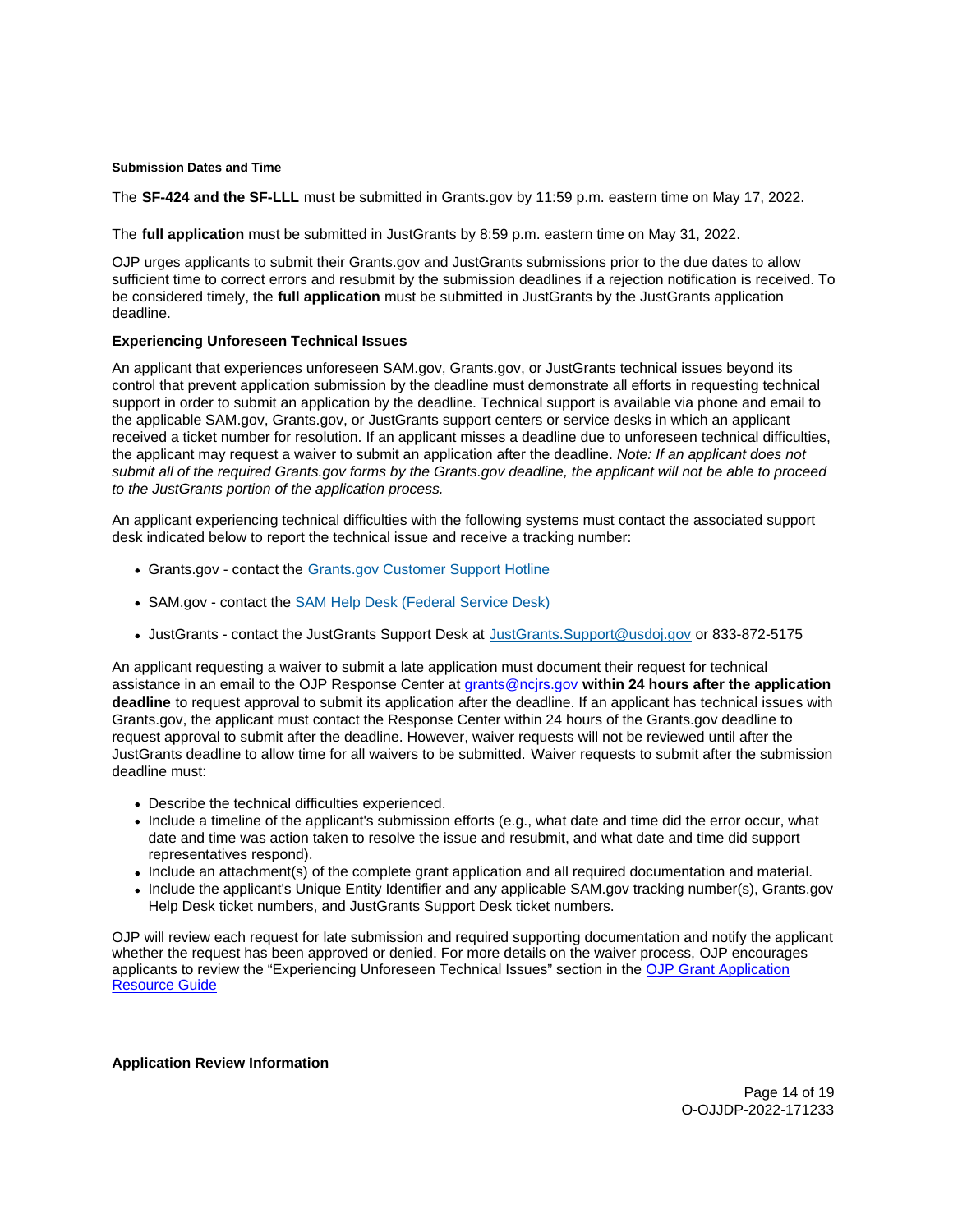# <span id="page-14-0"></span>**Review Criteria**

# **a. Merit Review Criteria**

Applications that meet the basic minimum requirements will be evaluated by peer reviewers on how the proposed project/program addresses the following criteria:

- 1. Description of the Issue (10%) evaluate the applicant's understanding of the program/issue to be addressed.
- 2. Project Design and Implementation (45%) evaluate the adequacy of the proposal, including the goals, objectives, timelines, milestones, and deliverables.
- 3. Capabilities and Competencies (25%) evaluate the applicant's administrative and technical capacity to successfully accomplish the goals and objectives.
- 4. Plan for Collecting the Data Required for This Solicitation's Performance Measures (10%) evaluate the applicant's understanding of the performance data reporting requirements and the plan for collecting the required data.
- 5. Budget (10%) evaluate for completeness, cost effectiveness, and allowability (e.g., reasonable, allocable, and necessary for project activities).

# **b. Other Review Criteria/Factors**

Other important considerations for OJJDP include geographic diversity, strategic priorities (specifically including, but not limited to, those mentioned above relating to priority areas), available funding, past performance, and the extent to which the Budget Worksheet and Budget Narrative (web-based form) accurately explain project costs that are reasonable, necessary, and otherwise allowable under federal law and applicable federal cost principles.

#### **Review Process**

Applications submitted under this solicitation that meet the basic minimum requirements will be evaluated for technical merit by a peer review panel(s) in accordance with OJP peer review policy and procedures using the review criteria listed above.

OJP screens applications to ensure they meet the basic minimum requirements prior to conducting the peer review. Although specific requirements may vary, the following are common requirements applicable to all OJP solicitations:

- The application must be submitted by an eligible type of applicant.
- The application must request funding within programmatic funding constraints (if applicable).
- The application must be responsive to the scope of the solicitation.
- The application must include all items necessary to meet the basic minimum requirements.

Pursuant to the Part 200 Uniform Requirements, before award decisions are made, OJP also reviews information related to the degree of risk posed by the applicant. Among other things to help assess whether an applicant with one or more prior federal awards has a satisfactory record with respect to performance, integrity, and business ethics, OJP checks whether the applicant is listed in SAM as excluded from receiving a federal award.

In addition, if OJP anticipates that an award will exceed \$250,000 in federal funds, OJP also must review and consider any information about the applicant that appears in the nonpublic segment of the integrity and performance system accessible through SAM (currently, the Federal Awardee Performance and Integrity Information System, FAPIIS).

**Important note on FAPIIS:** An applicant may review and comment on any information about itself that currently appears in FAPIIS and was entered by a federal awarding agency. OJP will consider such comments by the applicant, in addition to the other information in FAPIIS, in its assessment of the risk posed by the applicant.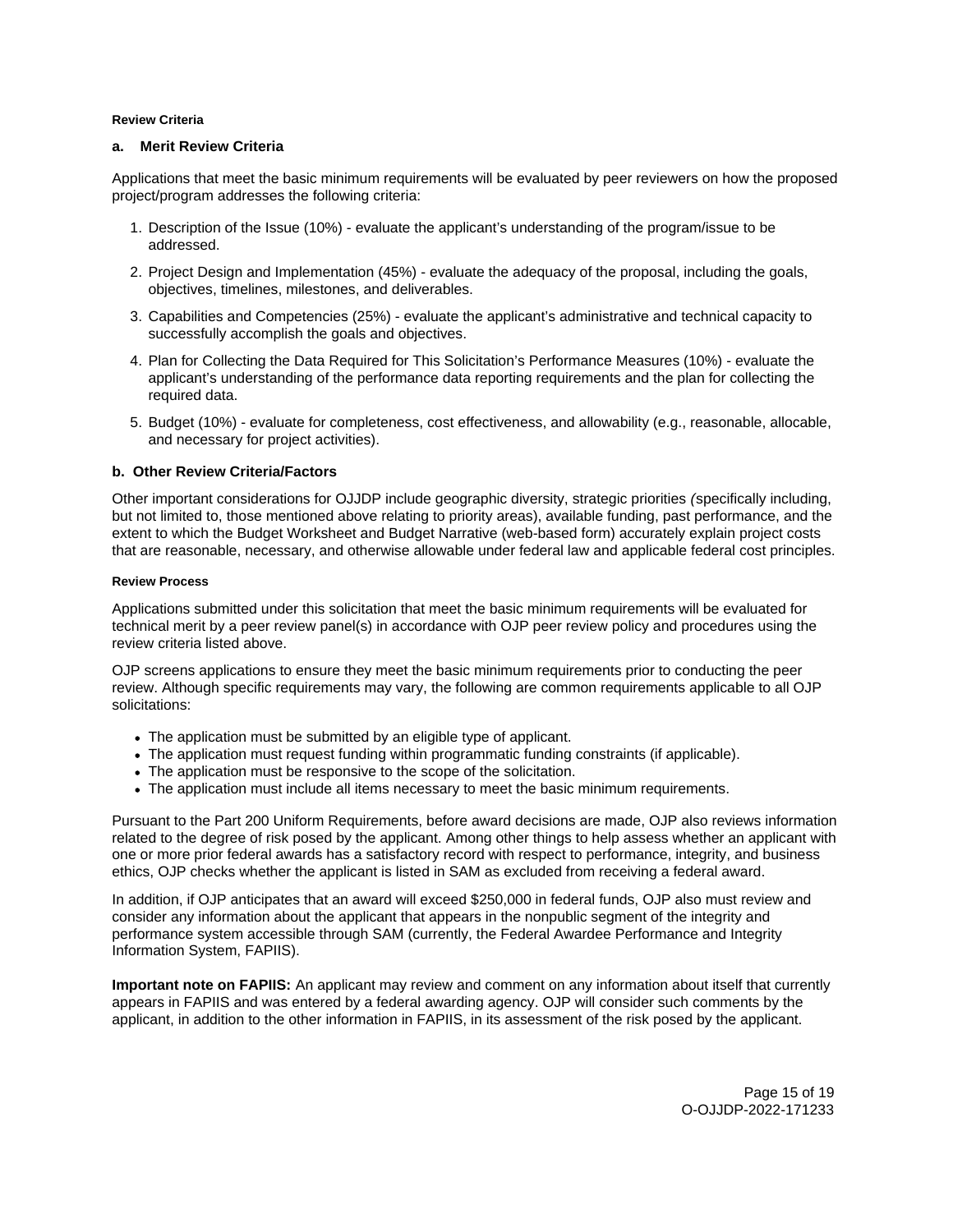<span id="page-15-0"></span>Absent explicit statutory authorization or written delegation of authority to the contrary, all final award decisions will be made by the Assistant Attorney General, who may consider not only peer review ratings and OJJDP recommendations, but also other factors as indicated in this section.

# **Federal Award Administration Information**

#### **Federal Award Notices**

See the [OJP Grant Application Resource Guide](https://www.ojp.gov/funding/apply/ojp-grant-application-resource-guide#federal-award-notices) for information on award notifications and instructions.

#### **Administrative, National Policy, and Other Legal Requirements**

If selected for funding, in addition to implementing the funded project consistent with the OJP-approved application, the recipient must comply with all award conditions and all applicable requirements of federal statutes and regulations, including the applicable requirements referred to in the assurances and certifications executed in connection with award acceptance. For additional information on these legal requirements, see the "Administrative, National Policy, and Other Legal Requirements" section in the [OJP Grant Application Resource](https://www.ojp.gov/funding/apply/ojp-grant-application-resource-guide#administrative)  [Guide.](https://www.ojp.gov/funding/apply/ojp-grant-application-resource-guide#administrative)

## **Information Technology (IT) Security Clauses**

An application in response to this solicitation may require inclusion of information related to information technology security. See the [OJP Grant Application Resource Guide](https://www.ojp.gov/funding/apply/ojp-grant-application-resource-guide#information-technology) for information on information technology security.

#### **General Information about Post-Federal Award Reporting Requirements**

In addition to the deliverables described in the "Program Description" section, all award recipients under this solicitation will be required to submit certain reports and data.

Required reports. Award recipients typically must submit quarterly financial reports, semi-annual performance reports, final financial and performance reports, and, if applicable, an annual audit report in accordance with the Part 200 Uniform Requirements or specific award conditions. Future awards and fund drawdowns may be withheld if reports are delinquent. (In appropriate cases, OJP may require additional reports.)

See the [OJP Grant Application Resource Guide](https://www.ojp.gov/funding/Apply/Resources/Grant-App-Resource-Guide.htm) for additional information on specific post-award reporting requirements, including performance measure data.

## **Federal Awarding Agency Contact(s)**

For OJP contact(s), see the solicitation cover page.

For contact information for [Grants.gov](https://Grants.gov), see the solicitation cover page.

For contact information for JustGrants, see the solicitation cover page.

# **Other Information**

#### **Freedom of Information and Privacy Act (5 U.S.C. 552 and 5 U.S.C. 552a)**

See the [OJP Grant Application Resource Guide](https://www.ojp.gov/funding/apply/ojp-grant-application-resource-guide#foia) for information on the Freedom of Information and Privacy Act (5 U.S.C. 552 and 5 U.S.C. 552a).

## **Provide Feedback to OJP**

See the [OJP Grant Application Resource Guide](https://www.ojp.gov/funding/apply/ojp-grant-application-resource-guide#feedback) for information on how to provide feedback to OJP.

#### **Performance Measures**

Page 16 of 19 O-OJJDP-2022-171233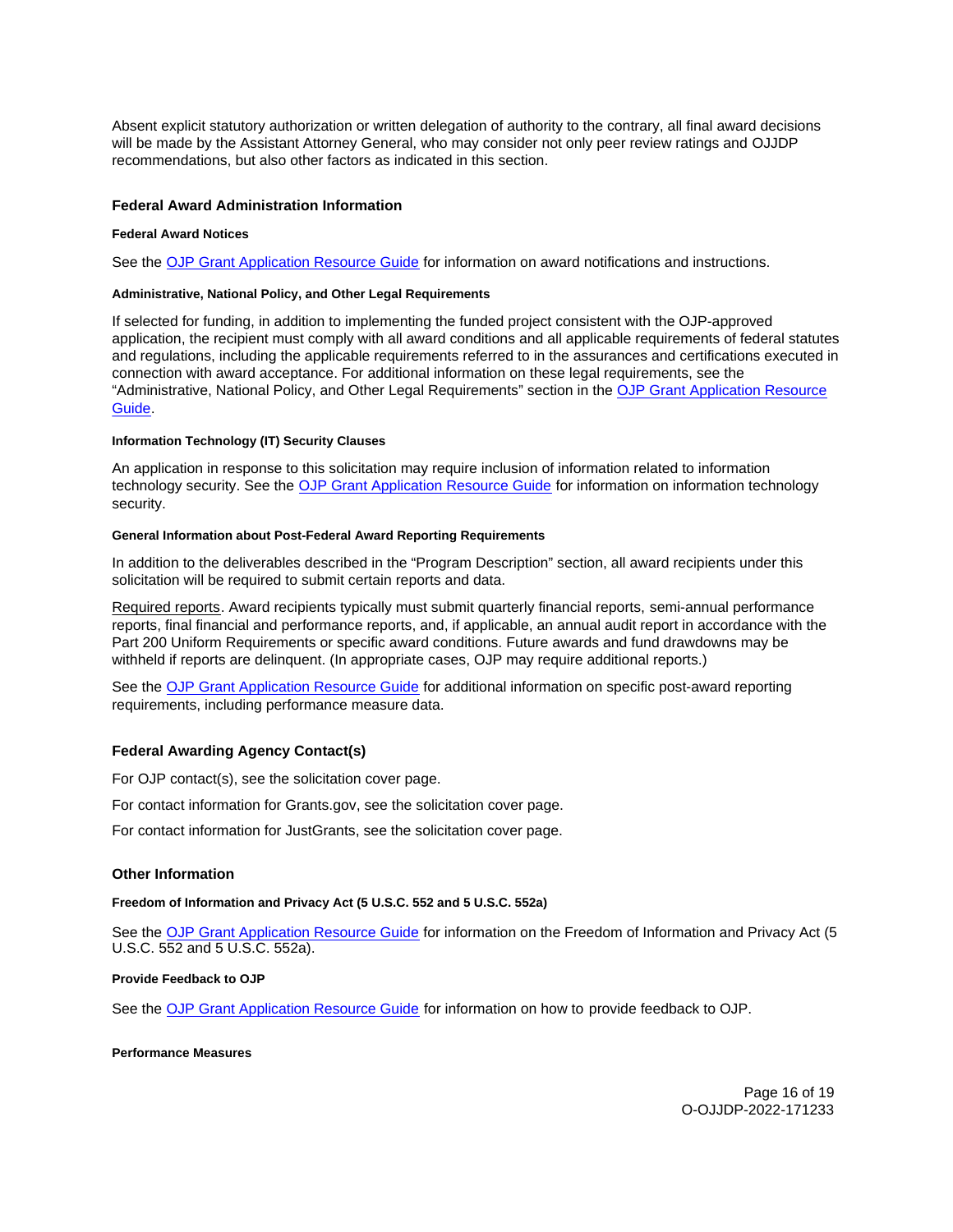A list of performance measure questions for this program can be found at [https://ojjdp.ojp.gov/funding/grant](https://ojjdp.ojp.gov/funding/grant-performance-measurement/fy-2021-performance-measures)[performance-measurement/fy-2022-performance-measures](https://ojjdp.ojp.gov/funding/grant-performance-measurement/fy-2021-performance-measures) 

> Page 17 of 19 O-OJJDP-2022-171233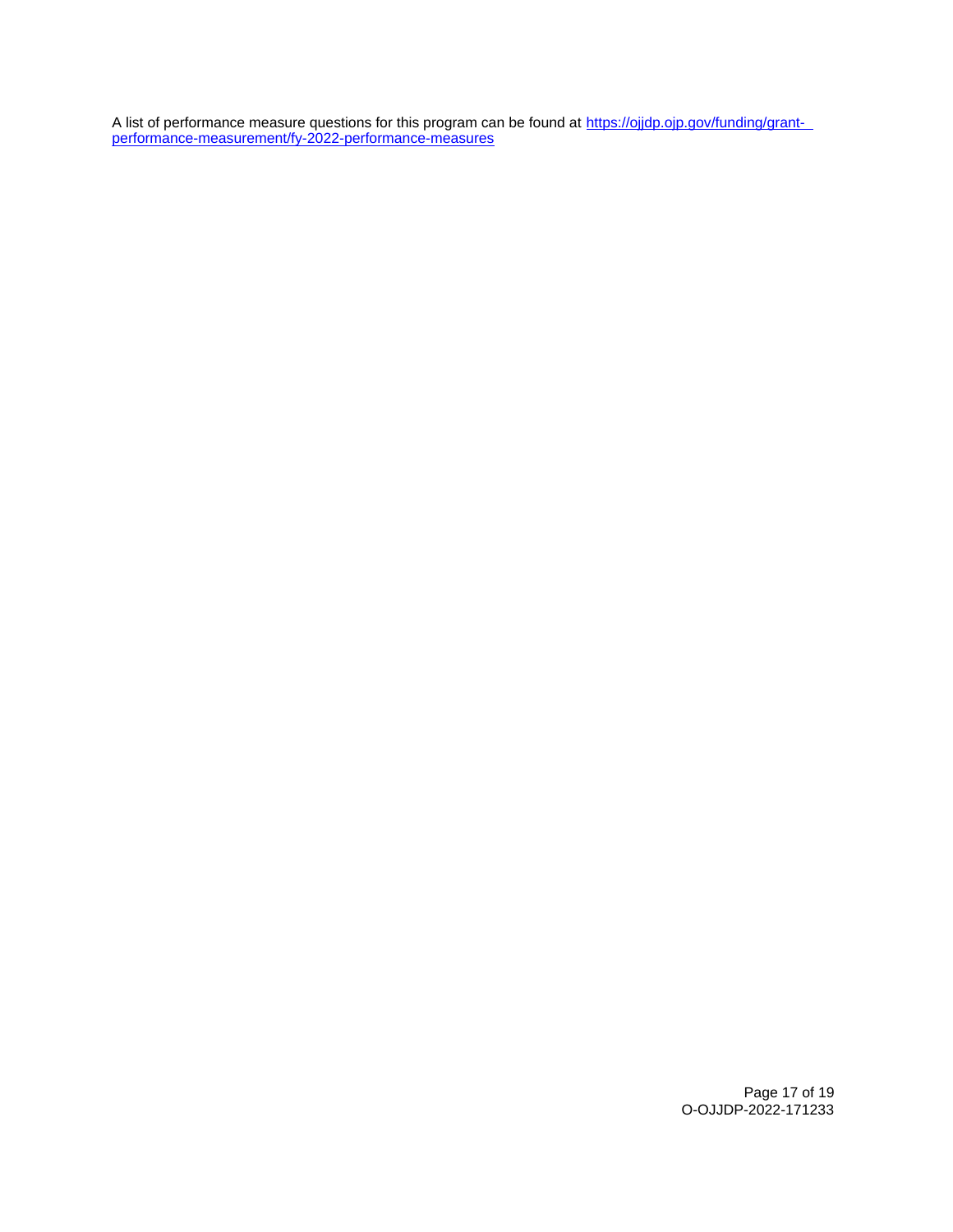# <span id="page-17-0"></span>**Application Checklist**

This application checklist has been created as an aid in developing an application. The [DOJ Application](https://justicegrants.usdoj.gov/sites/g/files/xyckuh296/files/media/document/appln-submission-checklist.pdf)  [Submission Checklist](https://justicegrants.usdoj.gov/sites/g/files/xyckuh296/files/media/document/appln-submission-checklist.pdf) is another resource.

# **What an Applicant Must Do:**

Prior to registering in [Grants.gov](https://Grants.gov):

Confirm your Entity's [System Award Management \(SAM\)](https://sam.gov/SAM/) Registration Information (see [OJP Grant](https://www.ojp.gov/funding/apply/ojp-grant-application-resource-guide#apply)  [Application Resource Guide\)](https://www.ojp.gov/funding/apply/ojp-grant-application-resource-guide#apply)

# To register in [Grants.gov](https://Grants.gov):

- Acquire an Authorized Organization Representative (AOR) and a [Grants.gov](https://Grants.gov) username and password (see **[OJP Grant Application Resource Guide\)](https://www.ojp.gov/funding/apply/ojp-grant-application-resource-guide#apply)**
- Acquire AOR confirmation from the E-Business Point of Contact (E-Biz POC) (see OJP Grant Application [Resource Guide\)](https://www.ojp.gov/funding/apply/ojp-grant-application-resource-guide#apply)

# To find the funding opportunity:

- Search for the funding opportunity in [Grants.gov](https://Grants.gov) using the opportunity number, assistance listing, or keyword(s)
- Access Funding Opportunity and Application Package (see [OJP Grant Application Resource Guide\)](https://ojp.gov/funding/Apply/Resources/Grant-App-Resource-Guide.htm)
- Sign up for [Grants.gov](https://Grants.gov) email [notifications](https://www.grants.gov/web/grants/manage-subscriptions.html) (optional) (see [OJP Grant Application Resource Guide\)](https://ojp.gov/funding/Apply/Resources/Grant-App-Resource-Guide.htm)
- Read *Important Notice: Applying for Grants in Grants.gov*
- Read OJP policy and guidance on conference approval, planning, and reporting available at [ojp.gov/financialguide/DOJ/PostawardRequirements/chapter3.10a.htm](https://ojp.gov/financialguide/DOJ/PostawardRequirements/chapter3.10a.htm) (see [OJP Grant Application](https://ojp.gov/funding/Apply/Resources/Grant-App-Resource-Guide.htm)  [Resource Guide\)](https://ojp.gov/funding/Apply/Resources/Grant-App-Resource-Guide.htm)

# **Overview of Post-Award Legal Requirements:**

Review the ["Overview of Legal Requirements Generally Applicable to OJP Grants and Cooperative](https://www.ojp.gov/funding/explore/legal-overview-awards)  [Agreements - FY 2022 Awards"](https://www.ojp.gov/funding/explore/legal-overview-awards) in the [OJP Funding Resource Center.](https://www.ojp.gov/funding/explore/legal-overview-awards)

# **Review Scope Requirement:**

The federal amount requested is within the allowable limits of \$750,000.

# **Review Eligibility Requirement**:

The following entities are eligible to apply:

- State governments
- City or township governments
- County governments

# **Prepare to submit the Application for Federal Assistance standard form (SF)-424 and Disclosure of Lobbying Activities form (SF-LLL)**

- Review Information to complete the Application for Federal Assistance (SF-424) in [Grants.gov](https://Grants.gov)
- Complete Standard Applicant Information (SF-424 information from [Grants.gov](https://Grants.gov))
- Submit the **SF-424** and **SF-LLL** in [Grants.gov](https://Grants.gov)

After the SF-424 and SF-LLL submission in [Grants.gov](https://Grants.gov), receive [Grants.gov](https://Grants.gov) email notifications that:

- Submission has been received in [Grants.gov](https://Grants.gov)
- Submission has either been successfully validated or rejected with errors (see OJP Grant Application [Resource Guide\)](https://ojp.gov/funding/Apply/Resources/Grant-App-Resource-Guide.htm)

If no [Grants.gov](https://Grants.gov) receipt validation, or if error notifications are received:

Contact the [Grants.gov](https://Grants.gov) Customer Support Hotline at 800–518–4726, 606–545–5035, at [Grants.gov](https://www.grants.gov/web/grants/support.html) 

Page 18 of 19 O-OJJDP-2022-171233